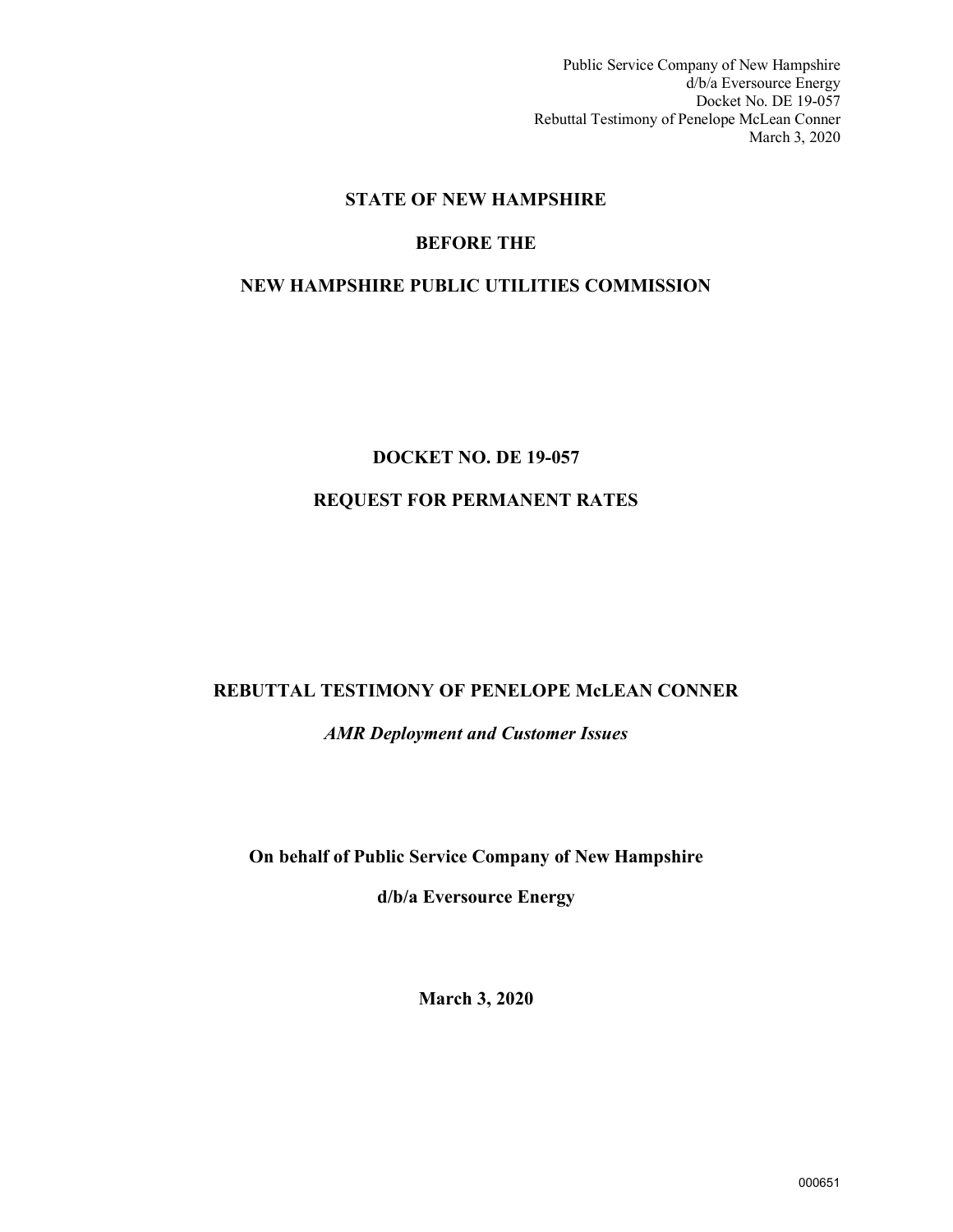## **Table of Contents**

| III. FEE FREE, ARREARAGE FORGIVENESS AND CUSTOMER ISSUES22 |  |
|------------------------------------------------------------|--|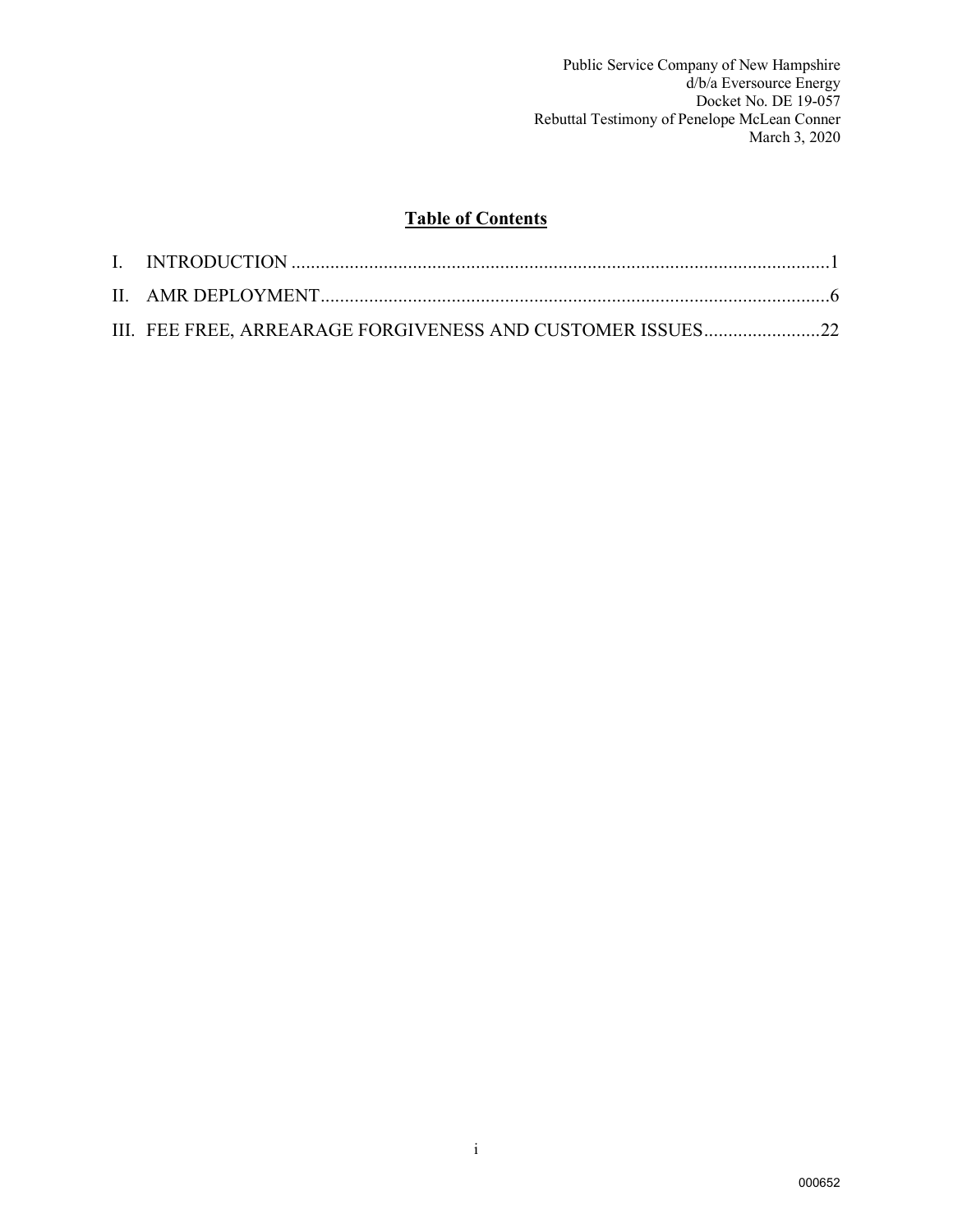Public Service Company of New Hampshire d/b/a Eversource Energy Docket No. DE 19-057 Rebuttal Testimony of Penelope McLean Conner March 3, 2020 Page 1 of 29

#### **STATE OF NEW HAMPSHIRE**

#### **BEFORE THE NEW HAMPSHIRE PUBLIC UTILITIES COMMISSION**

#### **REBUTTAL TESTIMONY OF PENELOPE McLEAN CONNER**

#### **PETITION OF PUBLIC SERVICE COMPANY OF NEW HAMPSHIRE d/b/a EVERSOURCE ENERGY REQUEST FOR PERMANENT RATES**

**March 3, 2020**

**Docket No. DE 19-057 \_\_\_\_\_\_\_\_\_\_\_\_\_\_\_\_\_\_\_\_\_\_\_\_\_\_\_\_\_\_\_\_\_\_\_\_\_\_\_\_\_\_\_\_\_\_\_\_\_\_\_\_\_\_\_\_\_\_\_\_\_** 

#### <span id="page-2-0"></span>1 **I. INTRODUCTION**

#### 2 **Q. Please state your name, position and business address.**

3 A. My name is Penelope McLean Conner. My business address is 247 Station Drive,

- 4 Westwood, Massachusetts 02090. I am Chief Customer Officer and Senior Vice President
- 5 of the Customer Group for Eversource Energy Service Company.
- 6 **Q. What are your principal responsibilities in this position?**

7 A. As Chief Customer Officer and Senior Vice President, I am responsible for overseeing all 8 aspects of customer services, including planning and directing all activities related to the 9 processes of customer inquiries, billing, credit and collections, and field operations, and 10 also for delivering a cost-effective portfolio of energy efficiency programs to customers of 11 the gas and electric companies of Eversource Energy ("Eversource"), including Public 12 Service Company of New Hampshire d/b/a Eversource Energy ("PSNH" or the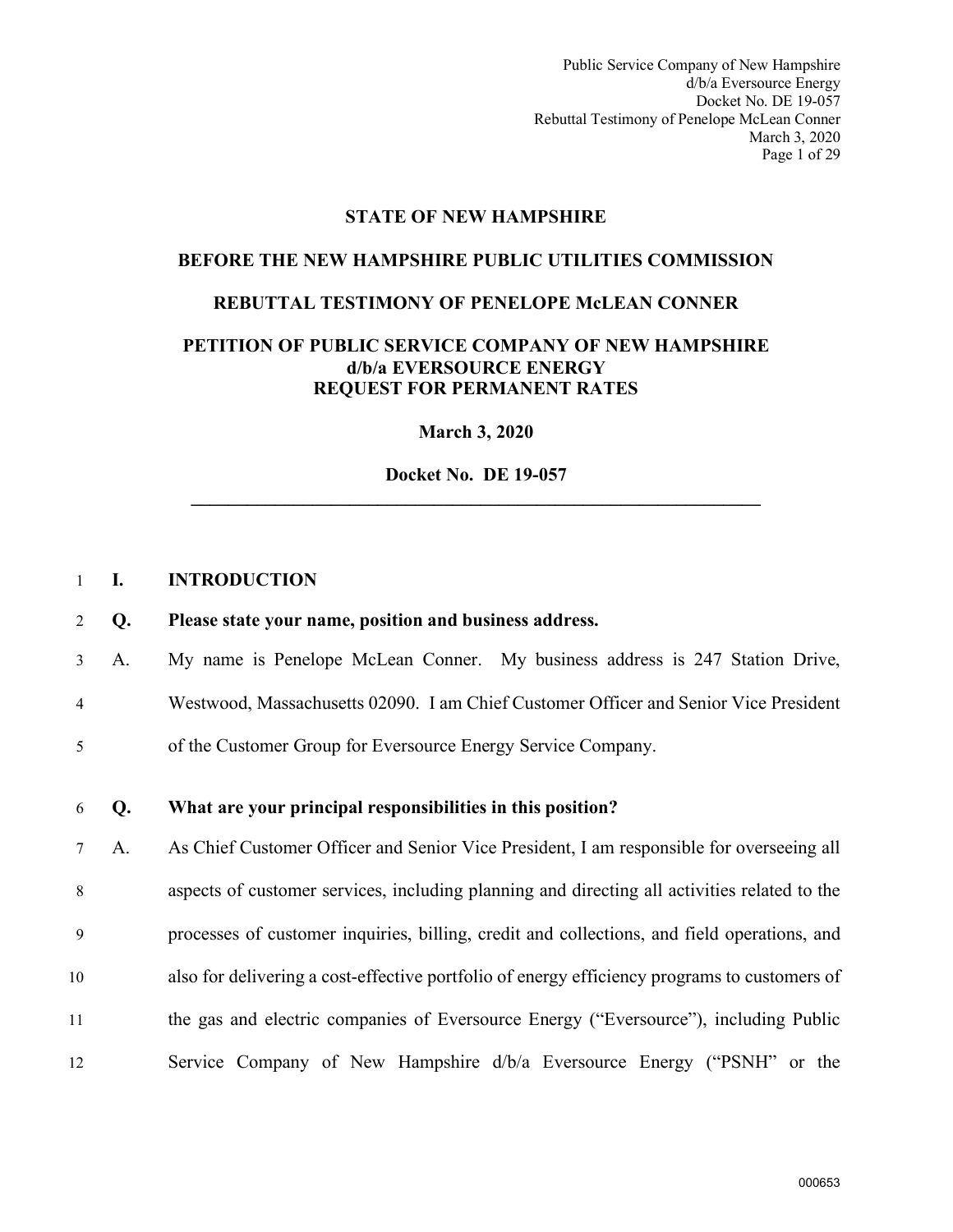1 "Company"). I lead a team of 1,400 employees and manage a \$120 million annual budget. 2 I am testifying in this proceeding on behalf of PSNH.

## 3 **Q. Have you previously submitted testimony in this proceeding?**

4 A. Yes. On May 28, 2019, I submitted direct, pre-filed testimony on the Company's customer 5 experience initiatives and introduced the Company's proposals for a "fee free" credit/debit 6 card payment system and for implementation of an arrearage forgiveness program. My 7 testimony also provided a discussion of the Company's 2013 project to transition to an 8 automated meter reading ("AMR") system from the old mechanical manual meter system. 9 My initial testimony included a description of my educational and professional background

10 **Q. What is the purpose of your rebuttal testimony?**

11 A. My rebuttal testimony responds to several issues raised in the testimony of the Commission 12 Staff, the Office of Consumer Advocate ("OCA") and others related to the Company's 13 2013 AMR deployment, as well as to issues raised regarding the Company's fee free 14 proposal and New Start arrearage forgiveness proposal.

15 **Q. Please provide an overview of your rebuttal testimony.**

16 A. In Section II, I address the Company's AMR deployment, including the recommendation 17 by Staff Witness Richard Chagnon to allow recovery of the Company's meter investments 18 "subject to adjustments after a more detailed investigation of all meters and associated 19 equipment (Account 370) and associated costs (e.g., IT upgrades) by Staff" (Chagnon 20 Test., at 34). The Company appreciates this recommendation as the Company has 21 presented substantial evidence demonstrating that the decision, at the time it was made,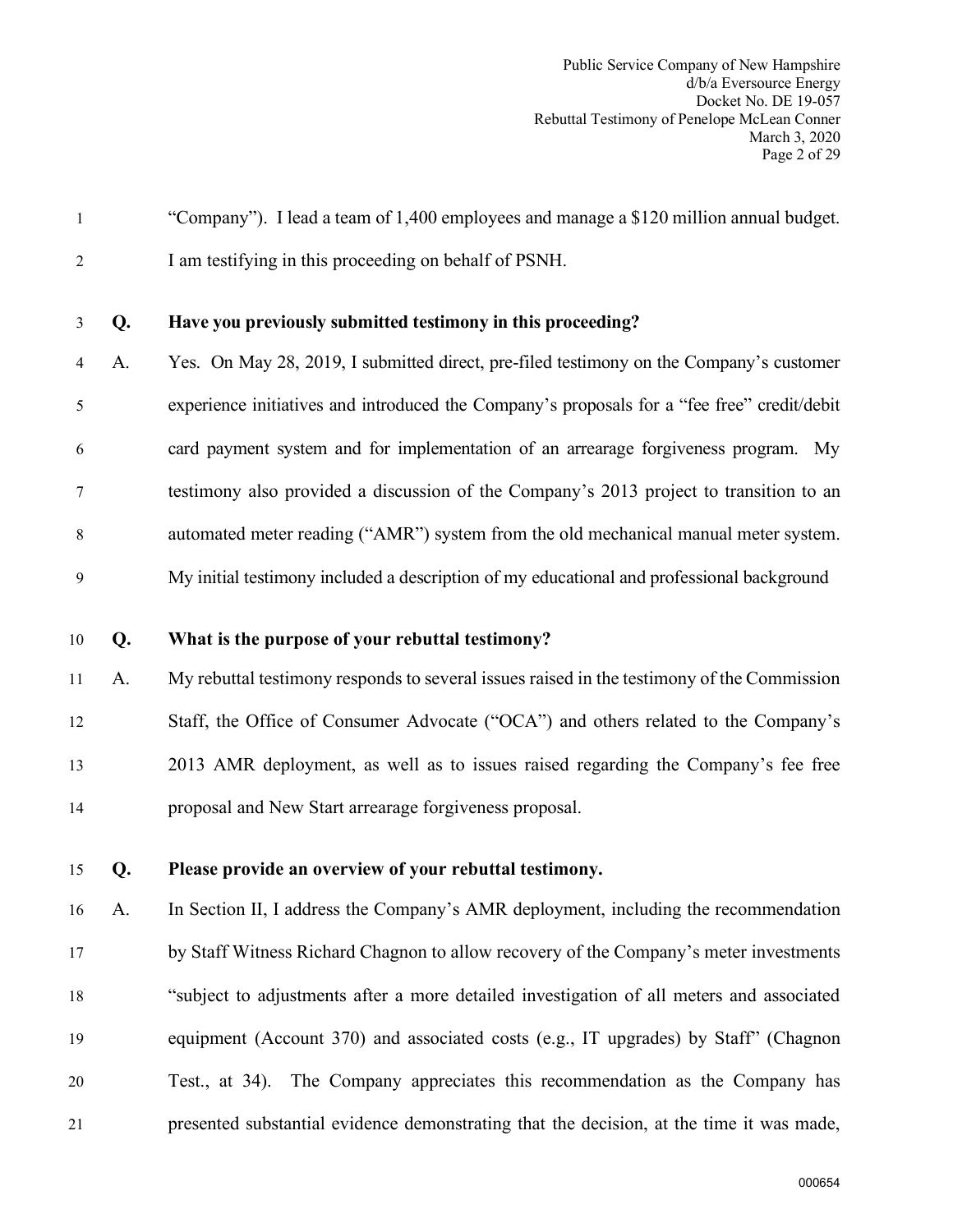Public Service Company of New Hampshire d/b/a Eversource Energy Docket No. DE 19-057 Rebuttal Testimony of Penelope McLean Conner March 3, 2020 Page 3 of 29

1 was the appropriate, cost-justified plan to address the approaching obsolescence of PSNH's 2 legacy metering plant and to reduce operating cost. The Company recognizes that it took 3 time for the Company to investigate, confirm and present information on the steps taken to 4 account for meter-plant retirements and that Mr. Chagnon did not receive necessary 5 information until just before Staff's testimony was due to be filed.

6 For this reason, the Company recognizes Staff's interest in further investigation of this 7 issue. However, the record developed on this issue now contains the appropriate 8 substantial evidence to support a final determination at this time that the Company's legacy 9 meter investments were properly retired and accounted for; that the costs of the new AMR 10 metering plant included in rate base was prudently incurred; and that the AMR metering 11 plant is used and useful in the service of customers. Therefore, the Company is suggesting 12 that there is a basis for concluding this issue in this case and the Company stands ready to 13 provide any further explanation that may be necessary to accommodate this result.

14 The balance of Section II responds in detail to a number of false assertions and speculation 15 by OCA witness Paul J. Alvarez that the Company did not demonstrate that its AMR 16 deployment was necessary; should have pursued installation of retrofit "radio modules" as 17 a least cost option; and, if it were to replace its meters, should have installed "industry 18 standard technology," meaning advanced metering infrastructure ("AMI"), offering 19 interval usage data available (Alvarez Test. at 5). My testimony demonstrates that the 20 Company's AMR installation in 2013 enabled substantial operating cost savings and was 21 necessary to replace a mechanical meter system approaching obsolescence, with almost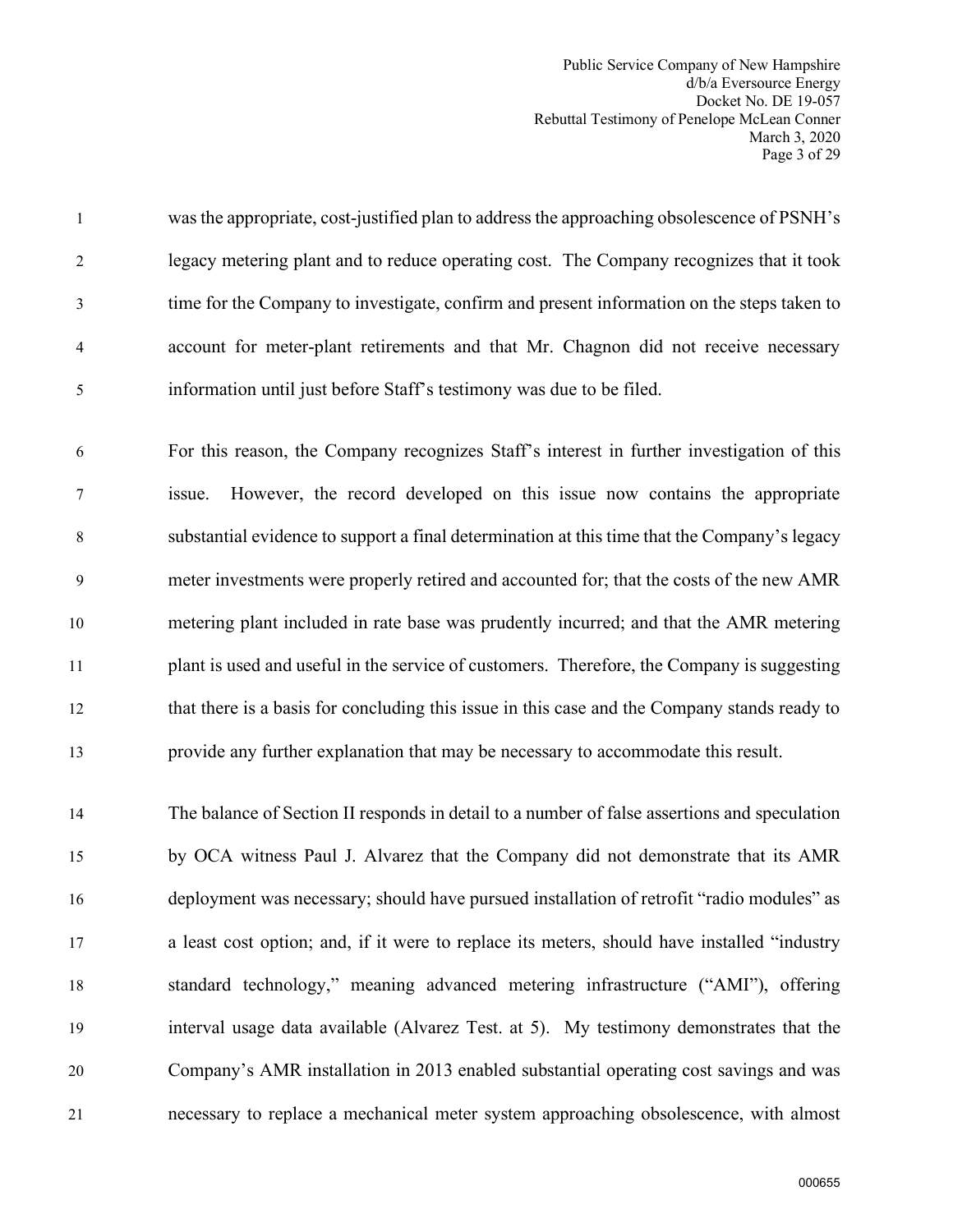Public Service Company of New Hampshire d/b/a Eversource Energy Docket No. DE 19-057 Rebuttal Testimony of Penelope McLean Conner March 3, 2020 Page 4 of 29

1 one-third of the legacy meters at or beyond the 35-year depreciated lifespan, and almost 50 2 percent of the meters older than 20 years. Approximately 80 percent of the meter inventory 3 was older than 10 years.

4 My testimony also discredits Mr. Alvarez's radio-module retrofit concept, showing that -- 5 in 2013 -- this was not a viable option because these types of modules were not available 6 in the market; would have been more costly than represented by Mr. Alvarez even if the 7 units were available; and would have been operationally inferior, as demonstrated by 8 industry experience.

9 Regarding AMI, my testimony demonstrates that AMI was not "industry standard 10 technology" in 2013; was not a viable alternative to the Company's AMR project in 2013; 11 and, in fact, would have cost in excess of \$200 million to achieve the functionality espoused 12 by Mr. Alvarez, as compared to the \$38 million AMR installation – which seven years later 13 remains the appropriate choice. The Company's AMR installation yielded quantifiable 14 cost savings associated with the elimination of manual operations. Further, it was 15 reasonable to move forward with the AMR initiative because it takes time for new rates to 16 incent behavior and it was unclear at the time whether the ultimate solution could be more 17 dynamic than time-varying rates ("TVR"). Today, Eversource can accomplish peak load 18 reduction without TVR, and with the maturation of demand management programs, such 19 rates are not necessary to support customer participation in these programs. Moreover, Mr. 20 Alvarez's claims supporting AMI in this proceeding are in direct conflict with claims he 21 has made opposing AMI in other jurisdictions.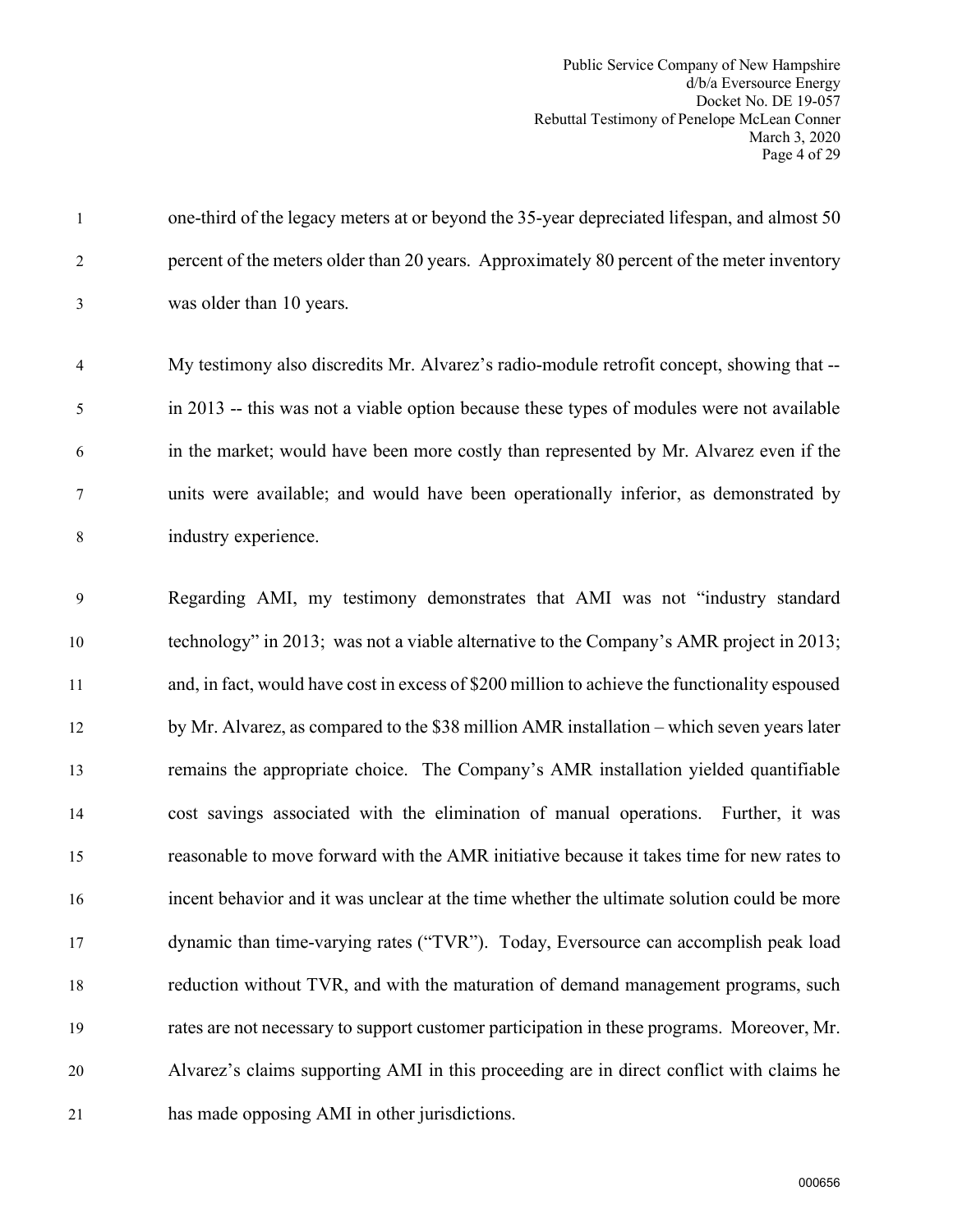Public Service Company of New Hampshire d/b/a Eversource Energy Docket No. DE 19-057 Rebuttal Testimony of Penelope McLean Conner March 3, 2020 Page 5 of 29

1 In Section III of my testimony, I address several customer-related issues, including 2 suggested modifications of the Company's fee free proposal and New Start arrearage 3 forgiveness proposal by Staff witness Amanda Noonan (Noonan Test. at 2-3). PSNH 4 appreciates the Staff's support of fee free and New Start and the constructive nature of 5 Staff's recommendations. My testimony provides a brief response and path forward to 6 address Staff's suggested modifications to these proposals. Regarding fee free, the 7 recommendation to expand the program to include recurring payments remains 8 problematic because it introduces the potential for larger than planned customer adoption, 9 which would result in larger costs to be borne by rate payers. Regarding New Start, Staff 10 makes a number of recommendations related to program implementation that the Company 11 is open to discussing in an appropriate stakeholder process.

12 Lastly, Section III provides a brief response to several issues raised by Roger D. Colton on 13 behalf of The Way Home, an intervenor in this proceeding, which proposes numerous 14 modifications to the Company's New Start arrearage forgiveness proposal and also makes 15 recommendations on service disconnections, customer communications, and deferred 16 payment arrangements (Colton Test. at 5-8).

## 17 **Q. Are you sponsoring any attachments through your rebuttal testimony?**

18 A. Yes. The table below lists the attachments I am sponsoring through my rebuttal testimony: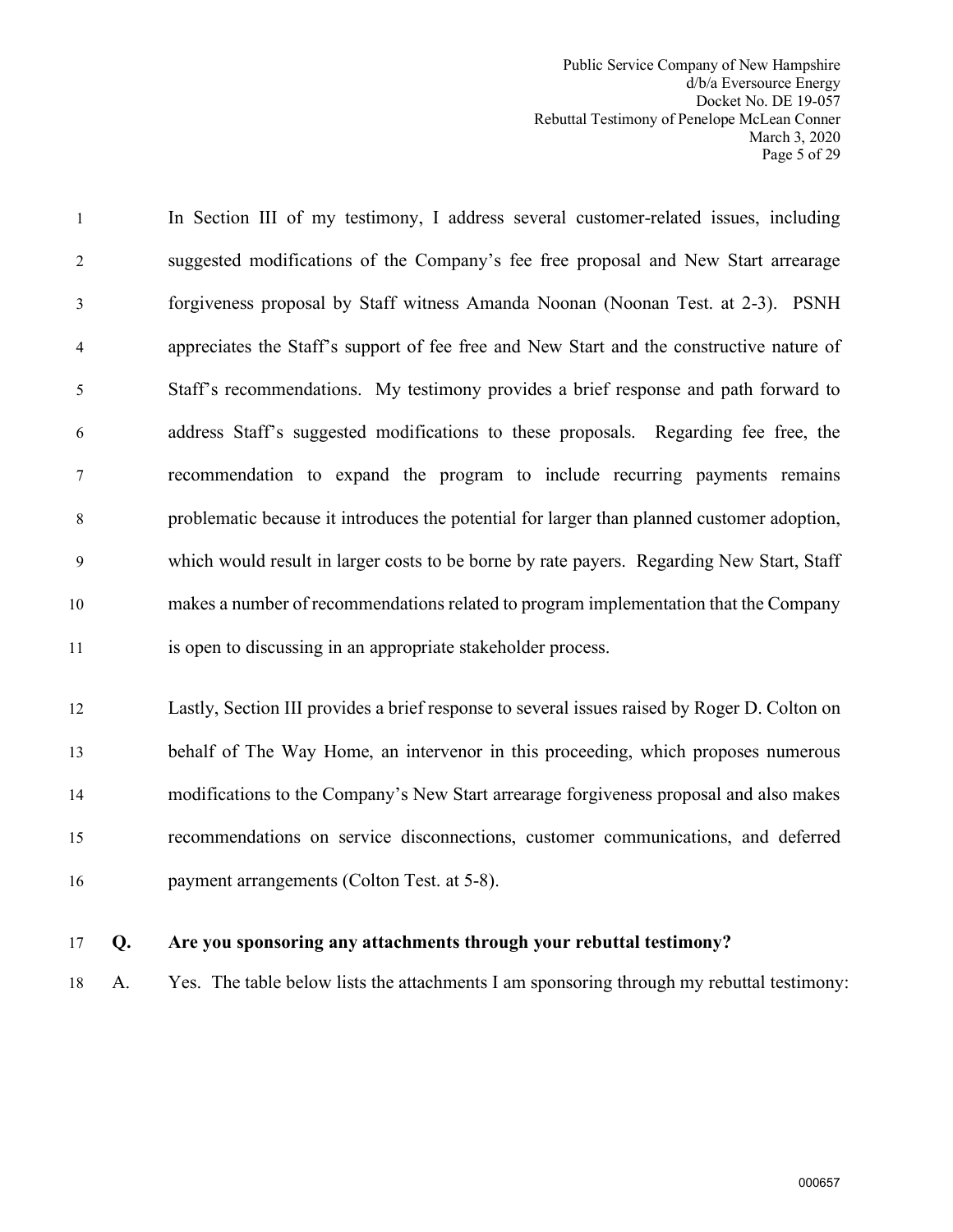| <b>Attachment</b>         | <b>Description</b>                                 |
|---------------------------|----------------------------------------------------|
| Attachment-PMC-Rebuttal-1 | Annual Meter Report, Year-Ending Sept. 1, 2012     |
| Attachment-PMC-Rebuttal-2 | Listing of Installed Meters by Purchase Year       |
| Attachment-PMC-Rebuttal-3 | 2010 EPRI Report on the Accuracy of Digital Meters |
| Attachment-PMC-Rebuttal-4 | Sensus Communication Regarding Radio Modules       |
| Attachment-PMC-Rebuttal-5 | Illustrative Cost Comparison of AMR to Radio       |
|                           | Modules                                            |
| Attachment-PMC-Rebuttal-6 | AEP Ohio AMR Implementation                        |
| Attachment-PMC-Rebuttal-7 | Article by Green Tech Media                        |

1

## <span id="page-7-0"></span>2 **II. AMR DEPLOYMENT**

## 3 **Q. Please describe Staff's recommendation related to the Company's meter investments.**

4 A. Staff recommends allowing recovery of the Company's meter investments "(including all 5 meter types—e.g., AMR, probe, AMR-bridge) *subject to adjustments after a more detailed*  6 *investigation* of all meters and associated equipment (Account 370) and associated costs 7 (e.g., IT upgrades) by Staff" (Chagnon Test. at 34) (emphasis added). Staff raises concerns 8 regarding the level of information provided in my initial testimony and timing of the 9 Company's discovery responses on this topic (Chagnon Test. at 33-34).

### 10 **Q. Does the Company have a response to Staff's recommendation?**

11 A. Yes. Again, the Company appreciates the reasoned approach demonstrated by Mr. 12 Chagnon. If the Commission were to adopt Staff's recommendation to allow cost recovery 13 subject to further investigation, the Company would certainly support Staff's investigation. 14 However, the record evidence submitted by the Company on AMR (albeit coming late in 15 the process in some cases, and in some instances required to clarify prior responses) is 16 detailed and comprehensive and supports a final determination in this rate case that the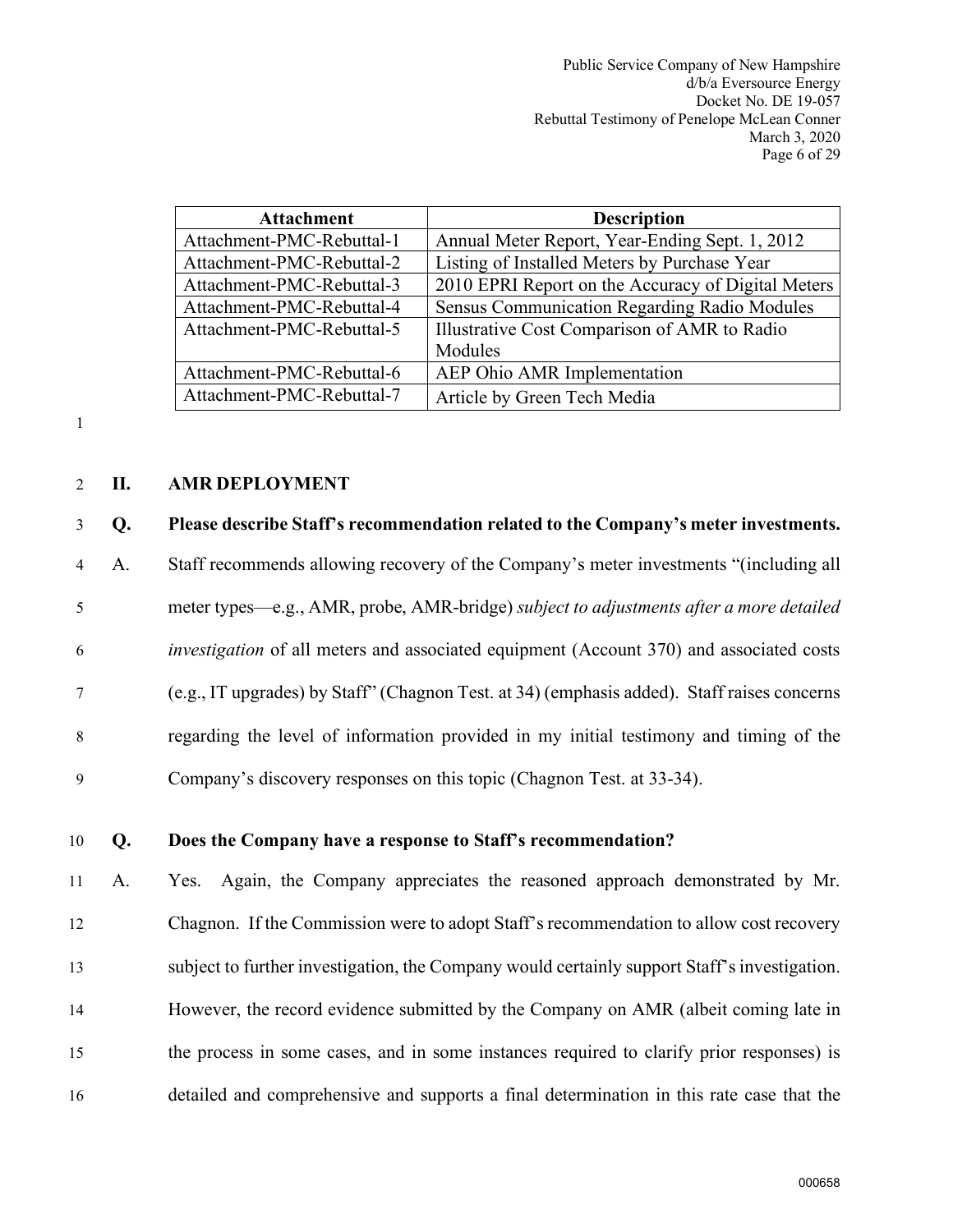Public Service Company of New Hampshire d/b/a Eversource Energy Docket No. DE 19-057 Rebuttal Testimony of Penelope McLean Conner March 3, 2020 Page 7 of 29

1 Company's meter investments are used and useful and the costs were prudently incurred. 2 The 2013 AMR project was undertaken pursuant to a detailed business-case analysis that 3 identified AMR with a drive-by data-collection system as the best option for customers 4 based on information available at the time regarding cost, functionality and ease of 5 integration with existing systems. As I explained in my initial testimony, the Company's 6 guiding principle in making these types of investments is to adopt technologies that enable 7 the Company to perform work more efficiently, more accurately, and at the lowest cost 8 balanced with safety and reliability. The business-case analysis indicated that, once 9 completed, PSNH would realize operational efficiencies and associated reductions in 10 operating and maintenance ("O&M"), estimated at approximately \$6 million per year, 11 constituting a substantial upgrade in service for customers.

#### 12 **Q. What is the Company's concern with the Staff's recommendation?**

13 A. It appears to the Company's that Staff's perspective is rooted, at least in part, in the notion 14 that it had issued a "warning" to the Company that it would bear the burden of establishing 15 the prudence of its AMR investment (Chagnon Test. at 32), although Staff agrees that pre-16 approval of these investments was not required (Eversource-Staff 4-007). Staff notes its 17 concern that PSNH made its decision in 2013 to invest in AMR meters "incapable of 18 adapting to future changes and the benefits of a smarter grid" (Chagnon Test. at 33), with 19 the implication being that the Company should have waited to potentially deploy a different 20 technology, such as AMI. However, seven years later, the State of New Hampshire has 21 still not moved forward on grid modernization policies that would require AMI, and the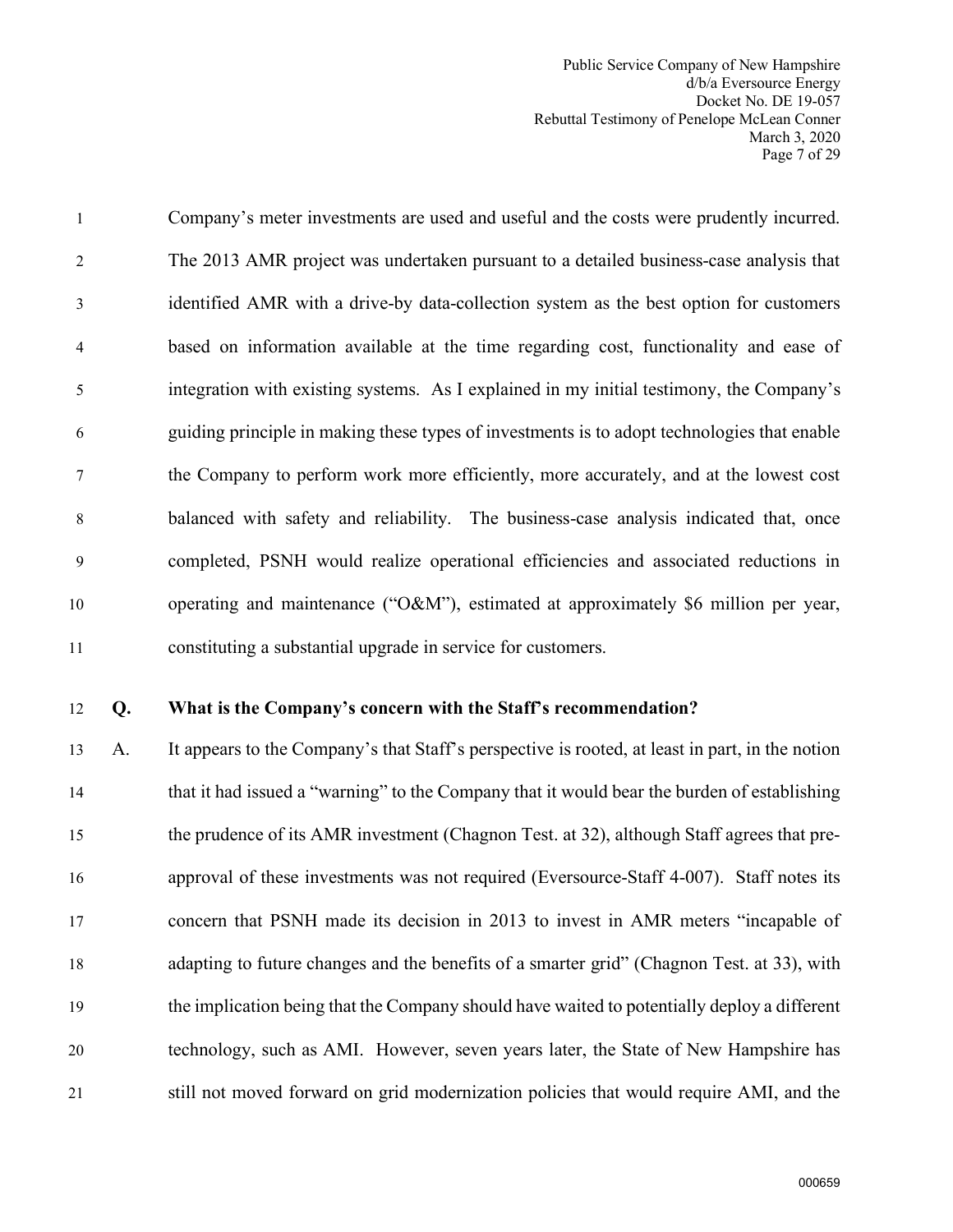Public Service Company of New Hampshire d/b/a Eversource Energy Docket No. DE 19-057 Rebuttal Testimony of Penelope McLean Conner March 3, 2020 Page 8 of 29

1 timeline of potential developments in areas such as peak-demand reduction and TVR is 2 uncertain. In fact, the New Hampshire energy efficiency plans are examining the demand 3 management programs that Eversource has deployed in Massachusetts, which do not 4 require AMI and work very well with the AMR system. Moreover, it is well-recognized 5 that any implementation of full-scale AMI will require the development and completion of 6 a thorough cost-benefit analysis evaluating a range of hard-to-quantify benefits, which 7 would be subject to discussion and debate with key stakeholders. This is a process could 8 take several years and is not yet commenced.

9 Conversely, the Company was able to install new, efficient and effective metering 10 technology across the distribution system beginning in 2013, and customers have 11 benefitted from both the operational upgrade and attendant cost reduction over that time 12 period, and will continue to do so going forward while the next generation metering 13 technology is debated, investigated, decided upon, developed and installed, which will take 14 many years, even if started today. That said, the Company agrees that its meter investments 15 must meet the Commission's standard for cost recovery. The Company recognizes that, 16 although the Company has worked hard to provide evidence that its investments do, in fact, 17 meet this standard, further discussion may be warranted to finalize the collective 18 understanding of what the Company has done to account for the retirements of the legacy 19 metering plant. However, this is a relatively narrow, limited aspect of the overall issue and 20 the Company anticipates that, if focused on prior to the conclusion of this case, a collective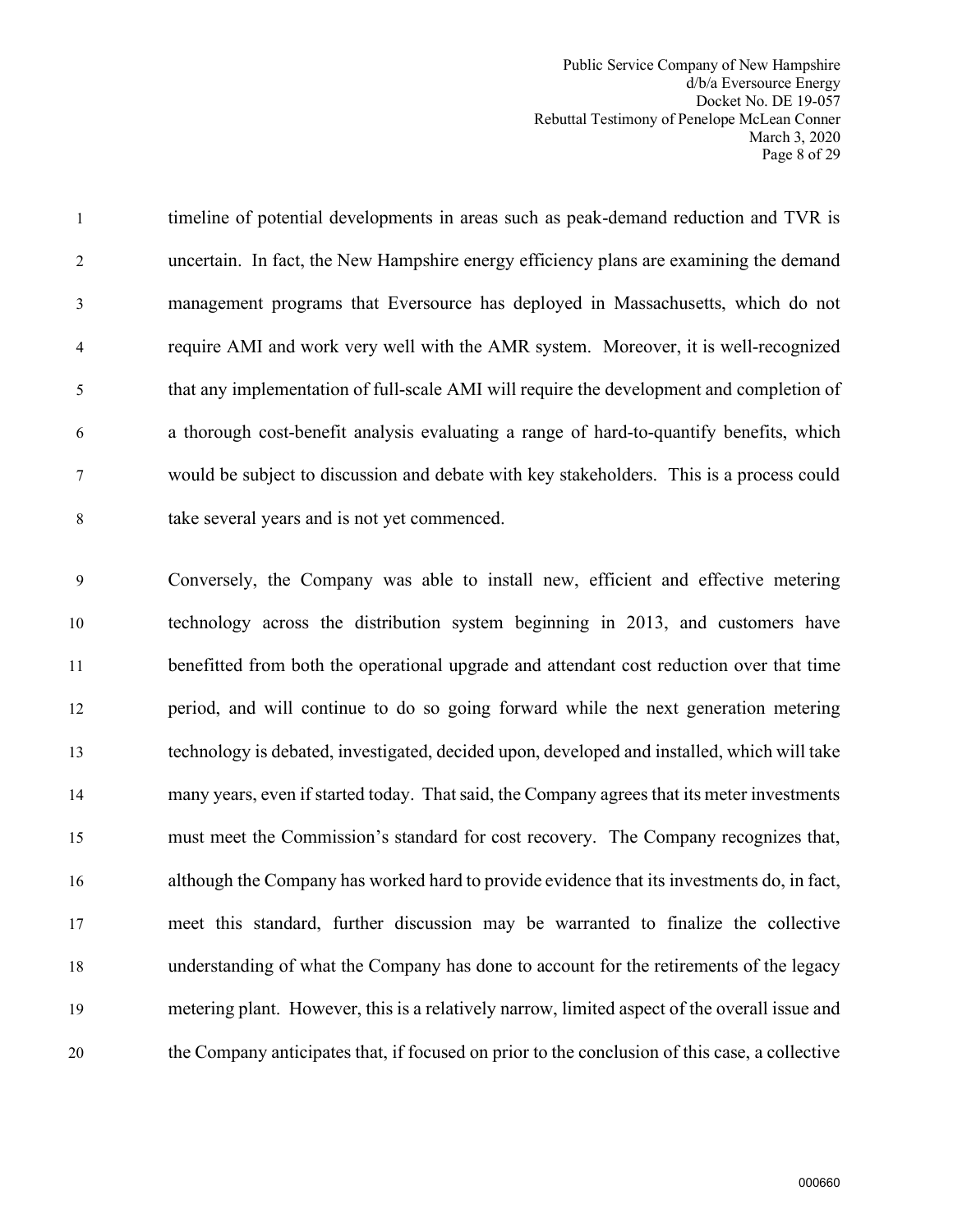| $\mathbf{1}$        |                | understanding could be reached that would allow this issue to be resolved with clarity so                          |
|---------------------|----------------|--------------------------------------------------------------------------------------------------------------------|
| $\overline{2}$      |                | that both Staff and PSNH management could focus on future operations.                                              |
| 3<br>$\overline{4}$ | Q <sub>r</sub> | In the testimony of Mr. Alvarez, does OCA recommend disallowance of the<br><b>Company's AMR investments?</b>       |
| 5                   | A.             | Yes. Mr. Alvarez argues that PSNH's investment in AMR technology was imprudent and                                 |
| 6                   |                | that cost recovery should be denied (Alvarez Test. at 5). Mr. Alvarez argues that the                              |
| 7                   |                | Company did not demonstrate that its AMR deployment was necessary; that it should have                             |
| 8                   |                | pursued installation of retrofit "radio modules" as a least cost option; and, if it were to                        |
| 9                   |                | replace its meters, that it should have installed "industry standard technology," meaning                          |
| 10                  |                | advanced metering infrastructure ("AMI") that would enable interval data collection and                            |
| 11                  |                | the implementation of time-varying rates (Alvarez Test. at 5). I respond to each of these                          |
| 12                  |                | claims in the balance of this section of my testimony. <sup>1</sup>                                                |
| 13<br>14            | Q.             | What is your response to OCA's first claim that PSNH has not demonstrated that<br>meter replacement was necessary? |
| 15                  | A.             | This claim is not correct. The record shows that, in the third quarter of 2012, Eversource                         |
| 16                  |                | formed a cross-organizational team to examine the feasibility of migrating from an entirely                        |
| 17                  |                | manual meter reading process to an AMR system. As part of that process, the Company                                |
| 18                  |                | assessed the age and functionality of its existing meters at the time, the vast majority of                        |
| 19                  |                | which were aging, mechanical meters. Based on the Company's annual meter report to the                             |

<span id="page-10-0"></span><sup>1</sup> Mr. Alvarez also claims that the Company's project was "biased and calculated to forestall interval usage data availability" and that it "harmed customers and markets in defiance of New Hampshire law and policy" (Alvarez Test., at 5); however these specious claims are subsumed by his AMI argument.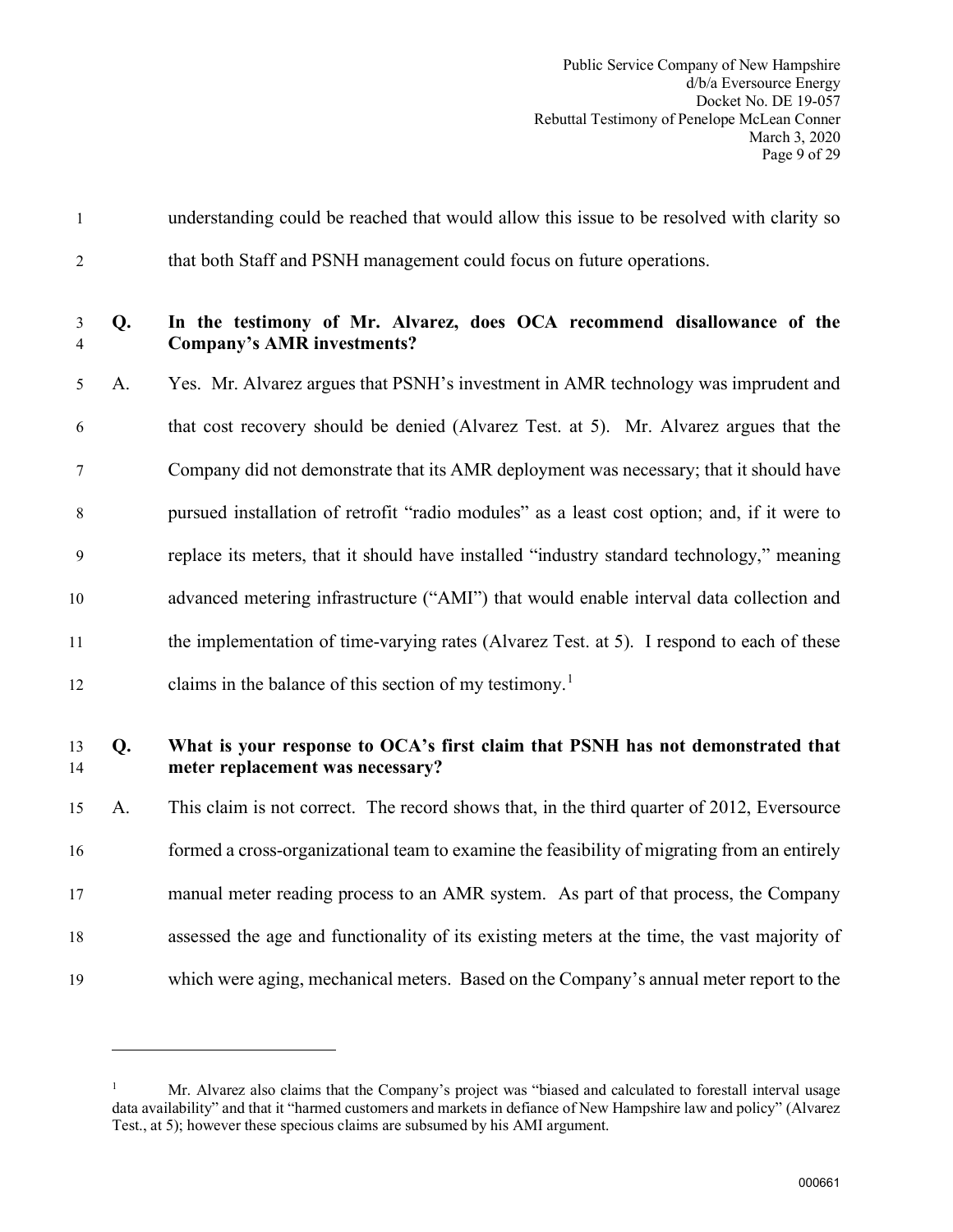Public Service Company of New Hampshire d/b/a Eversource Energy Docket No. DE 19-057 Rebuttal Testimony of Penelope McLean Conner March 3, 2020 Page 10 of 29

| $\mathbf{1}$   | Commission for the year ending September 30, 2012 (Attachment PMC-Rebuttal-1), tests            |
|----------------|-------------------------------------------------------------------------------------------------|
| $\overline{c}$ | concluded that approximately 3,500 meters or 0.63 percent of the meter inventory were out       |
| 3              | of tolerance limits at that time. In addition, PSNH had 56,570 meters that were installed       |
| 4              | prior to 1962 (i.e., or over 50 years of age), representing approximately 10 percent of         |
| 5              | installed plant. A total of 188,242 meters (or 33.4% of installed meters) were beyond the       |
| 6              | 35-year depreciated lifespan. Attachment PMC-Rebuttal-2 provides a listing of installed         |
| $\tau$         | meters by purchase year.                                                                        |
|                |                                                                                                 |
| 8              | Moreover, Eversource's analysis in 2012 recognized that mechanical meters by their nature       |
| 9              | slow down over time, impeding accuracy. In contrast, solid state meters, have a shorter         |
| $10\,$         | expected lifespan (approximately 20 years per the manufacturer) but keep their accuracy         |
| 11             | longer over time. In addition, solid-state meters eliminate the drifting problems between       |
| 12             | the meter's register and the AMR read that can occur with mechanical meters, capturing          |
| 13             | usage (and revenue) that is generally lost. As a result, solid state meters are now the         |
| 14             | industry standard (see, Attachment PMC-Rebuttal-3 for an EPRI report from May 2010 on           |
| 15             | the Accuracy of Digital Meters).                                                                |
|                |                                                                                                 |
| 16             | Further, PSNH's legacy metering infrastructure included thousands of meters that had only       |
| 17             | four dials/digits of active kWh information available for meter reading and billing versus      |
| 18             | the standard of <i>five</i> dials/digits, which provides expanded measuring capabilities. These |
| 19             | 4-dial meters cause customer confusion and required manual multiplier procedures, prone         |
| 20             | to user input and interpretation error. With the implementation of the AMR related 5-dial       |
|                |                                                                                                 |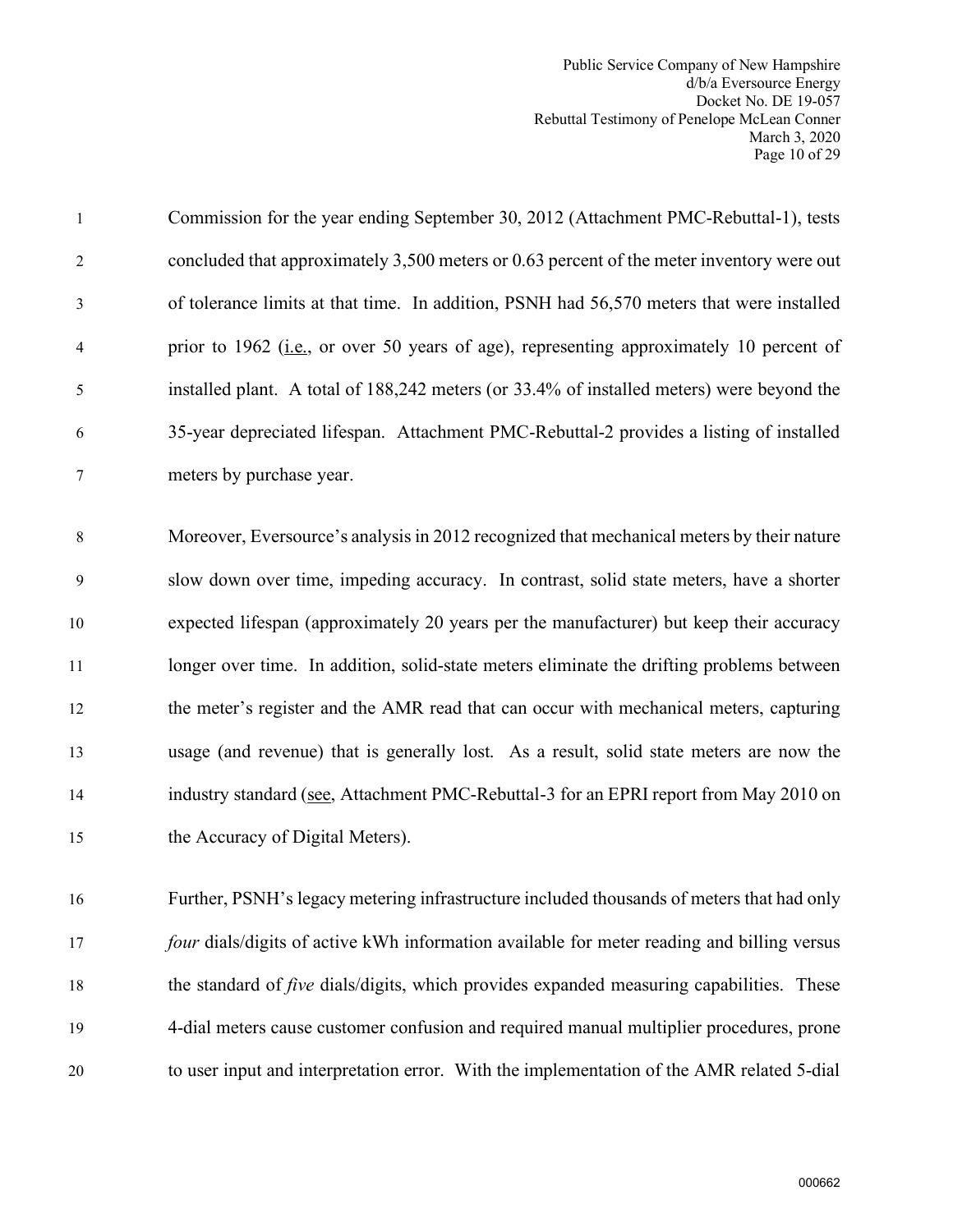1 standard, measuring was implemented that eliminated customer confusion and billing 2 errors.

3 Lastly, beyond the physical condition of the mechanical meter system, the Company's 4 analysis also showed that meter replacement was necessary to obtain substantial cost 5 savings and operational efficiencies.

## 6 **Q. What is your response to OCA's second claim that, while the meters PSNH installed**  7 **eliminated manual meter reading, the technology deployed was not the least cost**  8 **means to do so?**

9 A. This assertion is incorrect and largely based on Mr. Alvarez's speculation. At the time of 10 the team's review in 2012, Eversource's electric and gas subsidiaries in Connecticut and 11 Massachusetts obtained their monthly meter reading data through AMR meters using 12 "drive-by" technology, in which vehicles with radio receivers and laptop computers drive 13 near each meter and the radio signal from the meter transmits the reading to the vehicle, 14 which is later uploaded to the billing systems. The legacy Northeast Utilities companies 15 (The Connecticut Light and Power Company ("CL&P"), Yankee Gas Service Company 16 and Western Massachusetts Electric Company ("WMECO")) used MVRS and Fieldnet 17 software to obtain and process the readings up to the C2 billing system. The NSTAR 18 companies (NSTAR Electric and Gas) used software from Itron FCS to process the reads 19 in a similar manner. At the time that the AMR decision was made, the Eversource team 20 reviewed three primary solutions to the automation of PSNH's meter reading, which 21 included: (1) an AMR system; (2) an AMR/AMI "bridge" option; and (3) a full AMI 22 system. The team determined that an AMR system would provide the most benefits at the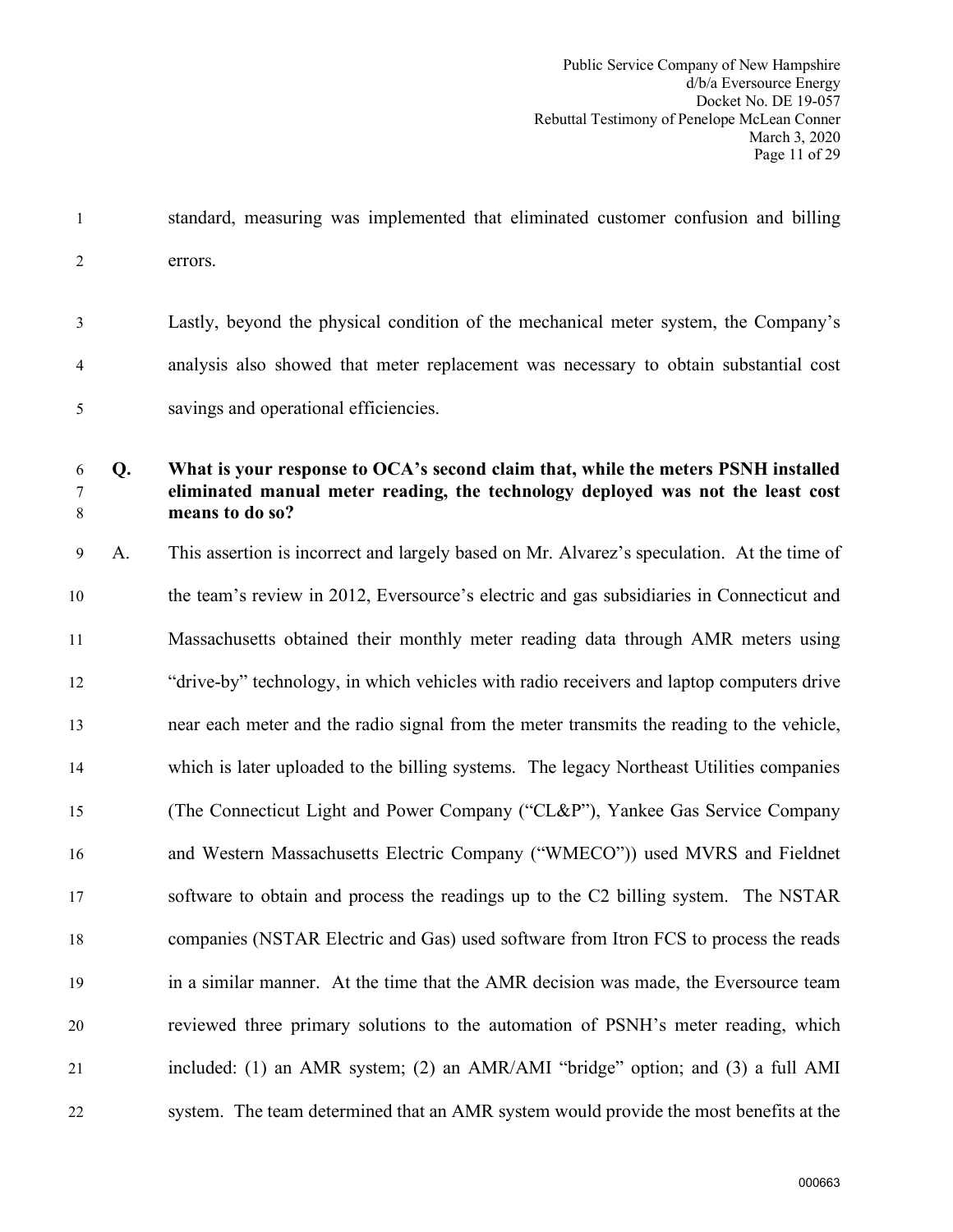Public Service Company of New Hampshire d/b/a Eversource Energy Docket No. DE 19-057 Rebuttal Testimony of Penelope McLean Conner March 3, 2020 Page 12 of 29

1 least cost by installing a system utilizing AMR meters and drive-by vehicles to obtain the 2 monthly meter readings. This solution leveraged past Company integration efforts, which 3 successfully assimilated the AMR meter data into the Company's legacy C2 billing system 4 and Meter Data Management ("MDM") system.

### 5 **Q. What did the Company conclude regarding the other options?**

6 A. As the review progressed into the first quarter of 2013, the Company concluded that it 7 would not select the "bridge" option (e.g., remote reading capability and the ability to 8 convert from one-way to two-way communications) because the bridge meter was more 9 expensive (approximately 52% higher at the time than an AMR meter); costs would have 10 to be incurred to utilize them to obtain interval data; and a significant additional cost would 11 be needed to develop a communications network to support full AMI deployment. 12 Similarly, the third option, full AMI deployment, was also ruled out due to the higher cost 13 of the AMI meters, but also due to the costs of design, development and deployment of a 14 sophisticated communications network, as well as associated required upgrades to the 15 billing system, MDM and other system interfaces. I discuss AMI in more detail below.

### 16 **Q. Did you examine Mr. Alvarez's claim that other technologies existed at the time that**  17 **were lower cost?**

18 A. Yes, I have examined this claim in great detail. Mr. Alvarez states that, if PSNH's primary 19 goal was to eliminate meter reading operations, "the least cost way to do so in 2013 would 20 have been to add *radio modules* to the existing meters" (Alvarez Test. at 9) (emphasis 21 added). He speculates that radio modules would have had the same functionality as the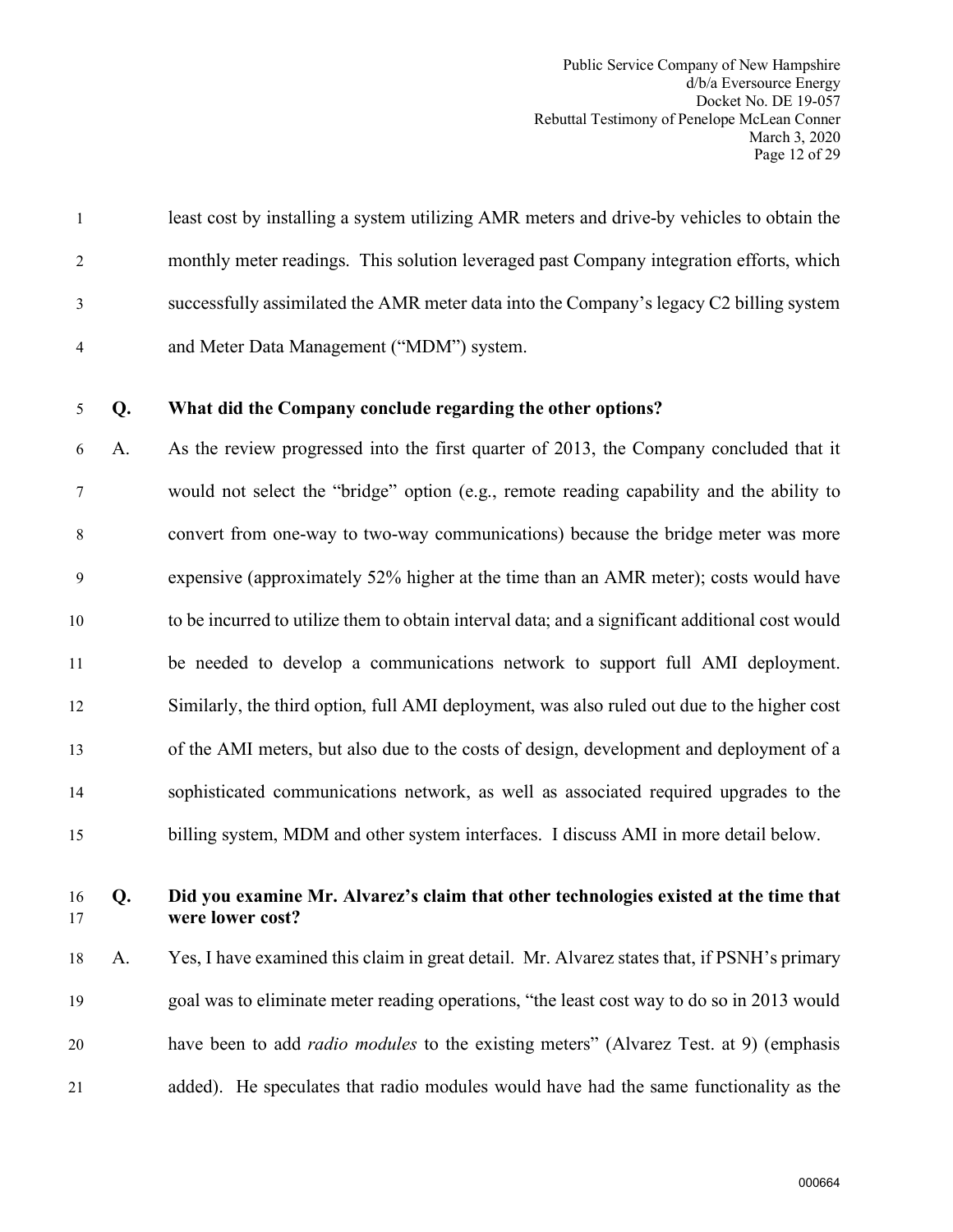| $\mathbf{1}$   | Company's AMR (although he concedes that radio modules "have fallen out of favor             |
|----------------|----------------------------------------------------------------------------------------------|
| 2              | today") (Alvarez Test. at 9). He also speculates that in 2013 there were likely "millions of |
| 3              | mechanical meters retrofitted with AMR in service in the US" and that "[r]etrofit options    |
| $\overline{4}$ | were offered by major manufacturers like Sensus and Itron," at a small cost per module       |
| 5              | (Alvarez Test. at 9). These assertions are incorrect.                                        |

## 6 **Q. Why are Mr. Alvarez's assertions incorrect?**

7 A. The radio modules described by Mr. Alvarez *were not available in 2013* and had been 8 discontinued for sale by the manufacturer in 2005. In addition, even if available, radio 9 modules would have been more costly than the AMR installation and operationally inferior.

#### 10 **Q. Please explain.**

11 A. The "radio module" described by Mr. Alvarez is an encoder receiver transmitter ("ERT"), 12 which was a "packet radio" protocol developed by Itron for automatic meter reading. The 13 technology was used to transmit data from utility meters over a short range so a utility 14 vehicle is able to collect meter data without a worker physically inspecting each meter. 15 Itron invented and patented the ERT, and therefore Itron would have had to license any 16 other provider making or selling such units. In August 2004, Itron granted a license to 17 Hunt Technologies, Inc. (now a Landis+Gyr company) to manufacture and sell ERTs, but 18 it was only to install ERTs in original manufacturing of solid-state meters. Itron announced 19 "End of Sales" of its ERTs in October 2005. Last orders were accepted in December 2005 20 and had to ship by March 2006. As a result, the radio module product espoused by Mr. 21 Alvarez had not been available for approximately seven years at the time of PSNH's AMR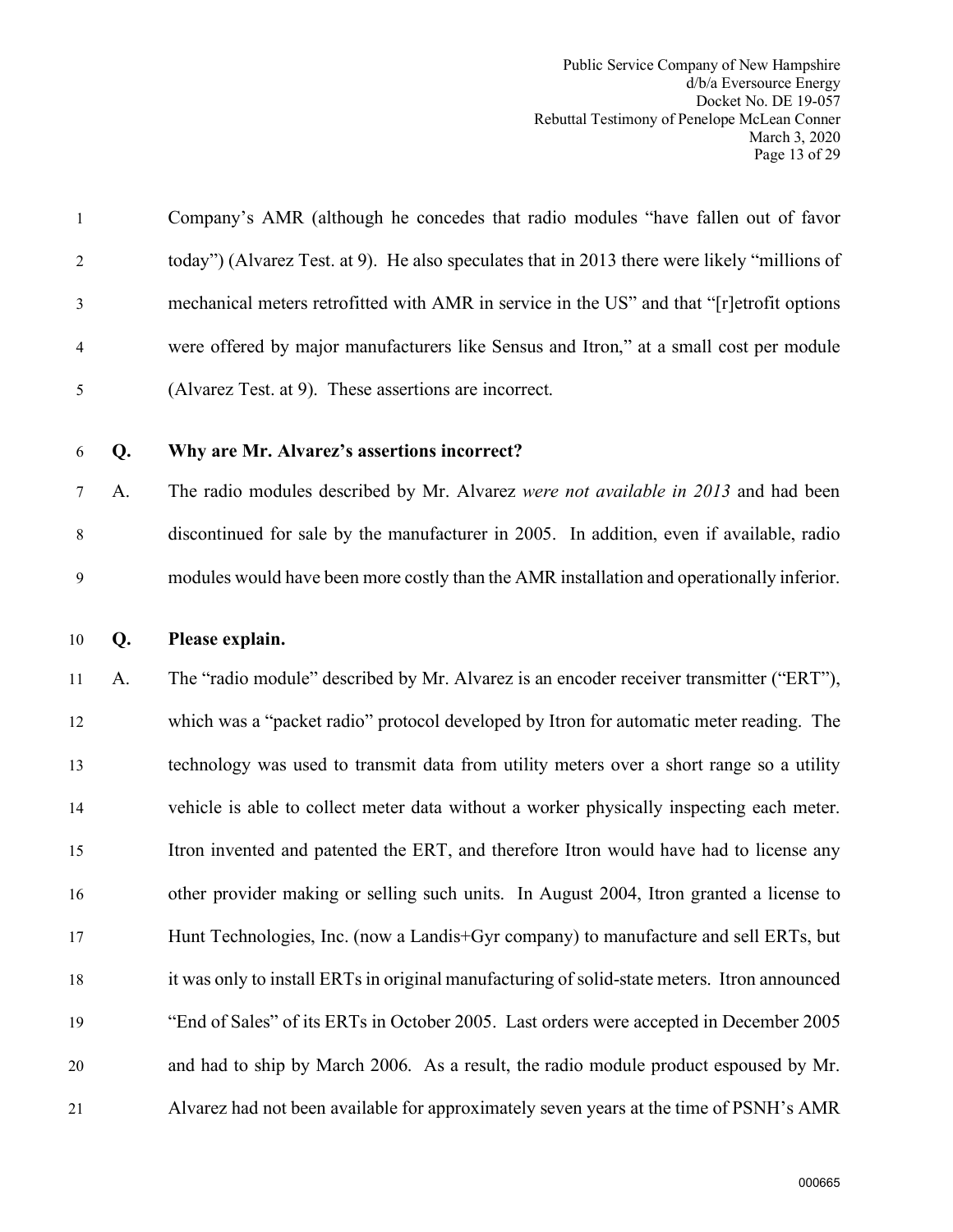| $\overline{2}$ |    | entity manufacturing or selling retrofit ERTs after 2010. Eversource stopped buying                                                                   |
|----------------|----|-------------------------------------------------------------------------------------------------------------------------------------------------------|
| 3              |    | mechanical ERT meters around 2002.                                                                                                                    |
| 4              | Q. | What about Mr. Alvarez's claim that Sensus also provided a retrofit option?                                                                           |
| 5              | A. | Sensus never sold ERTs. Attachment PMC-Rebuttal-4 provides an email from a company                                                                    |
| 6              |    | representative to that effect.                                                                                                                        |
| $\tau$<br>8    | Q. | Beyond the fact that ERTs were unavailable in 2013, what is your basis for concluding<br>that the radio modules would have been a more costly option? |
| 9              | A. | The lack of availability of the product alone discounts the radio module as a viable                                                                  |
| 10             |    | However, even if the units were available, the cost would have been<br>alternative.                                                                   |
| 11             |    | substantially higher than the Company's AMR project. The last Itron ERT models                                                                        |
| 12             |    | available in 2005 that may have been suitable for retrofit in most of the PSNH meter                                                                  |
| 13             |    | population were the ERT II 45ER-1 and ERT II 45ES-1. These units sold for \$48 each                                                                   |
| 14             |    | according to the 2004 Itron price book. To retrofit the ERT into a typical single-phase                                                               |
| 15             |    | mechanical meter, Itron would have charged \$14 per meter for the retrofit, calibration and                                                           |
| 16             |    | testing, and another \$1.70 for bar coding, meter handling and packaging, for a total of                                                              |
| 17             |    | \$15.70 per retrofitted meter. These prices are also extracted from the Itron price book.                                                             |
| 18             |    | This means that for the Company's approximately 552,000 meters, the total cost of ERTs                                                                |
| 19             |    | and retrofit would have been \$63.70 per meter, which equates to \$35,162,400. This is                                                                |
| 20             |    | \$8,361,400 more costly (25%) than new AMR meters, which were purchased for \$32.25                                                                   |
| 21             |    | per meter.                                                                                                                                            |
|                |    |                                                                                                                                                       |

1 deployment in 2013. Itron has informed the Company that it is not aware of any other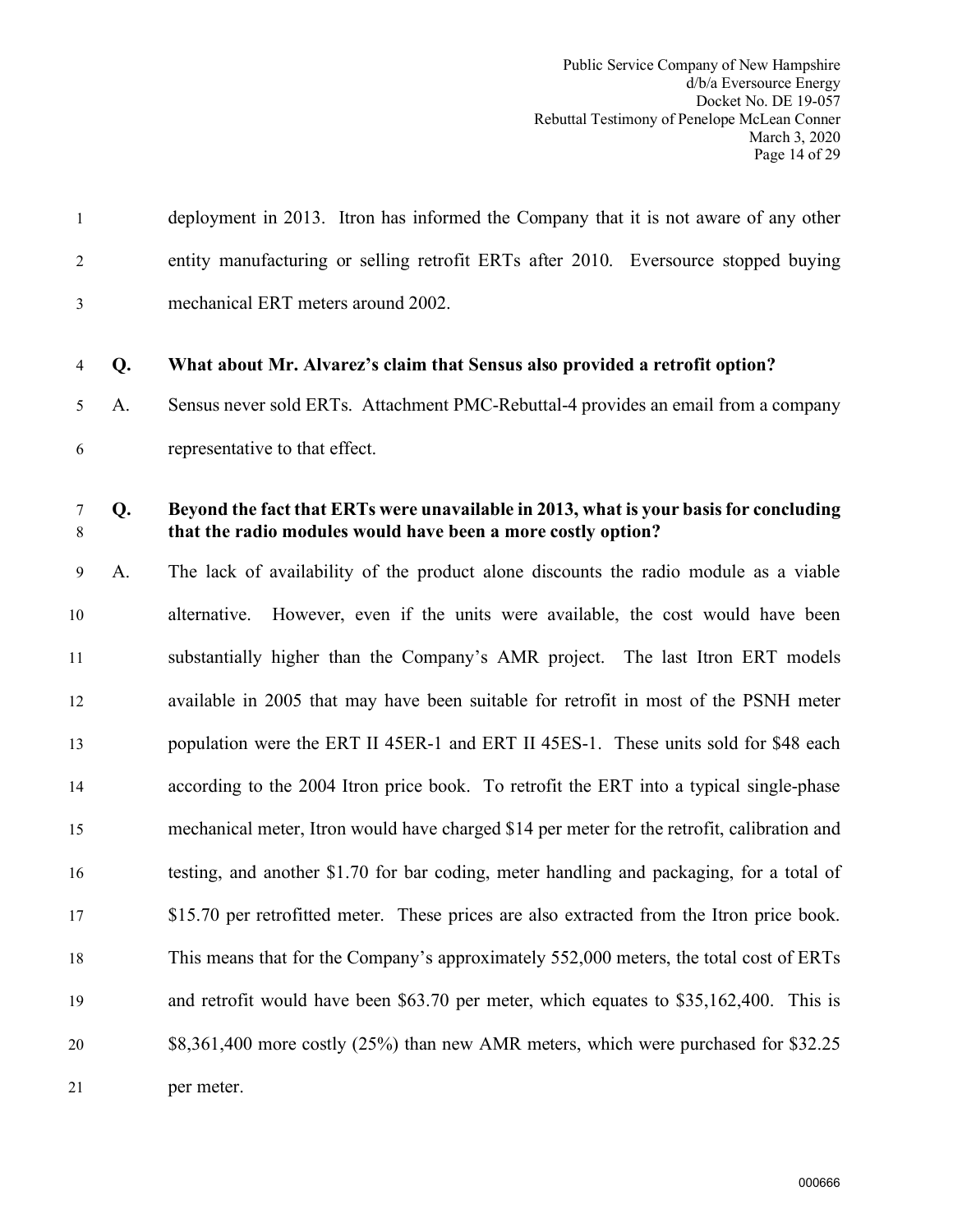Public Service Company of New Hampshire d/b/a Eversource Energy Docket No. DE 19-057 Rebuttal Testimony of Penelope McLean Conner March 3, 2020 Page 15 of 29

1 In addition, PSNH would have had to purchase a minimum of 35,000 "seed stock" meters 2 for about \$1.4 million. These meters would have been purchased at a minimum cost of 3 \$40.00 per meter to support "single-trip" install work while the old meters were sent to 4 Itron and retrofitted, and then returned to PSNH to be staged for deployment. Without the 5 seed stock to cover rotation time, each meter in the field would have had to be visited twice, 6 once to remove the meter to be retrofitted and install a temporary meter, and again to 7 remove the temporary meter and install a permanent retrofitted meter. This also would 8 have resulted in two service interruptions for the customer.

9 Because each existing meter would also have been sent back to Itron for the retrofit work, 10 there would also have been an increase in the installation costs, which include meter 11 shipping and transportation. This would have included the packaging of each removed 12 meter; transportation to the Itron facility in South Carolina; handling; packaging; and, 13 return shipping to New Hampshire. This is estimated to have cost an additional \$3.7 14 million.

15 Further, Meter Acceptance Testing costs would have increased by about \$522,000 or 20 16 percent. The Company tests 10 percent of shipments from the vendor, which includes 17 receiving the pallets, breaking them down, selecting meters from each pallet for testing, 18 performing the testing, comparing results within acceptable values, repackaging the tested 19 meters, and shipping them to the facility from which they will be deployed. AMR meters 20 equated to about \$40.50 per meter while ERT retrofitted mechanical meters would equate 21 to about \$50.00 per meter. The Company likely would have tested more than 10 percent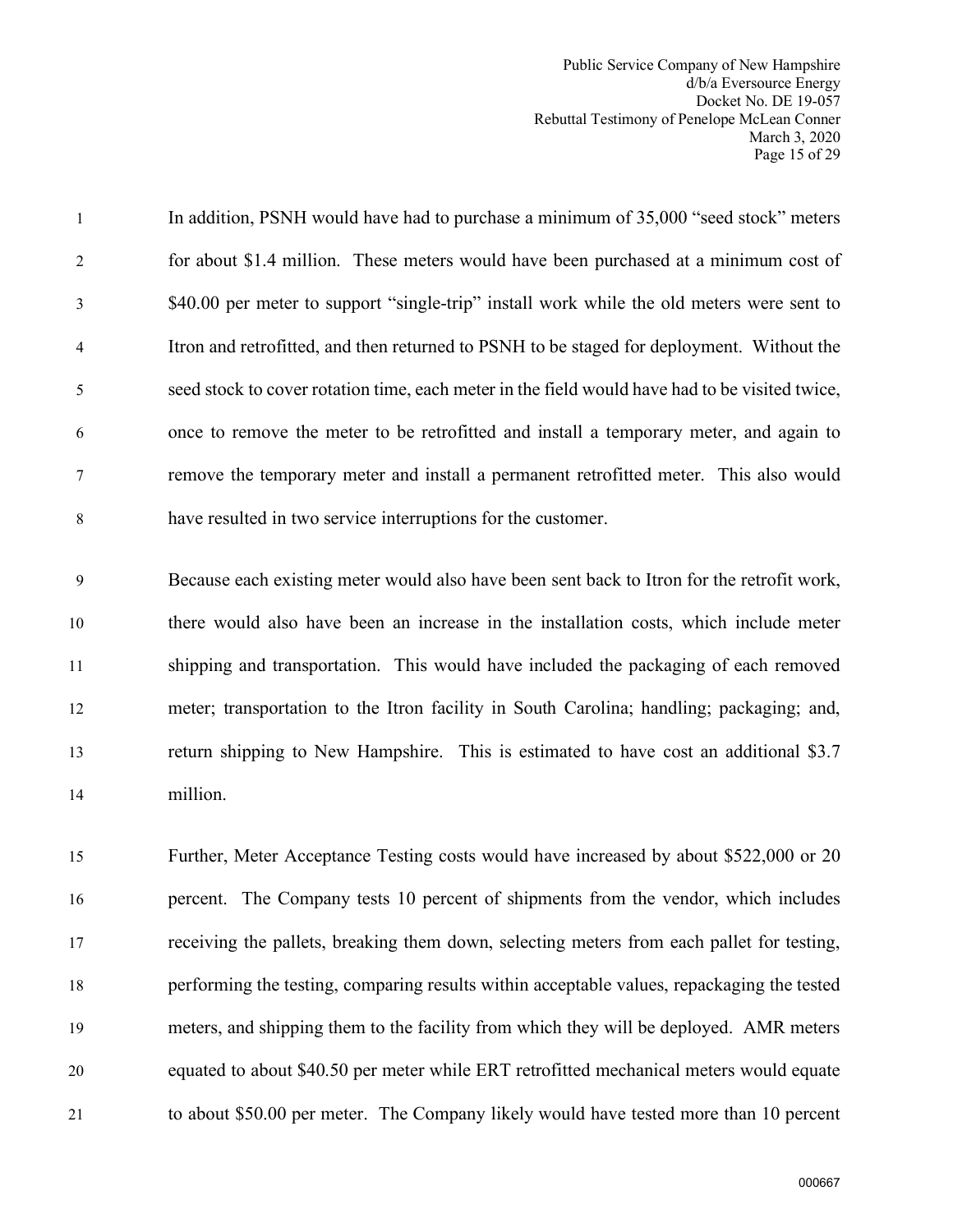| 1        |    | in the ERT scenario because there would have been a greater potential for errors and issues                                                                           |
|----------|----|-----------------------------------------------------------------------------------------------------------------------------------------------------------------------|
| 2        |    | with retrofitted mechanical meters. However, even without testing greater numbers the                                                                                 |
| 3        |    | testing time would be increased on mechanical meters and in particular where issues are                                                                               |
| 4        |    | encountered as it takes considerable time to adjust these meters back into acceptable                                                                                 |
| 5        |    | tolerances.                                                                                                                                                           |
| 6<br>7   | Q. | What is the bottom line regarding the claim that radio modules would have been a<br>lower cost alternative?                                                           |
| 8        | A. | There are no reductions in any of the categories of project costs as compared to AMR                                                                                  |
| 9        |    | implementation; instead, only increases. The Company estimates that this option would                                                                                 |
| 10       |    | have increased costs by about \$13 million, or a 25 percent increase in the project costs.                                                                            |
| 11       |    | Attachment PMC-Rebuttal-5 provides a high-level illustrative cost comparison for                                                                                      |
| 12       |    | purposes of this proceeding of the Company's AMR project to a retrofit of radio modules. <sup>2</sup>                                                                 |
| 13<br>14 | Q. | Beyond product availability and increased costs, are there operational reasons why<br>retrofitting old meters with radio modules would not have been a viable option? |
| 15       | А. | Yes, there were many additional reasons why this would not have been a viable option,                                                                                 |
| 16       |    | including:                                                                                                                                                            |
| 17       |    | 1. Age of the Meters: Many of PSNH's mechanical meters were near, at, or                                                                                              |
| 18       |    | beyond their useful service life, and some meters were too old to be retrofitted                                                                                      |
| 19       |    | with radio modules due to their construction/design. Some meters were likely                                                                                          |

<span id="page-17-0"></span><sup>2</sup> Mr. Alvarez speculates that "the cost of retrofitting a drive-by system in 565,000 existing meters would probably have been less than \$20 per meter" (Alvarez Test. at 10-11). However, he provides no cost data or documentary evidence to support his claim.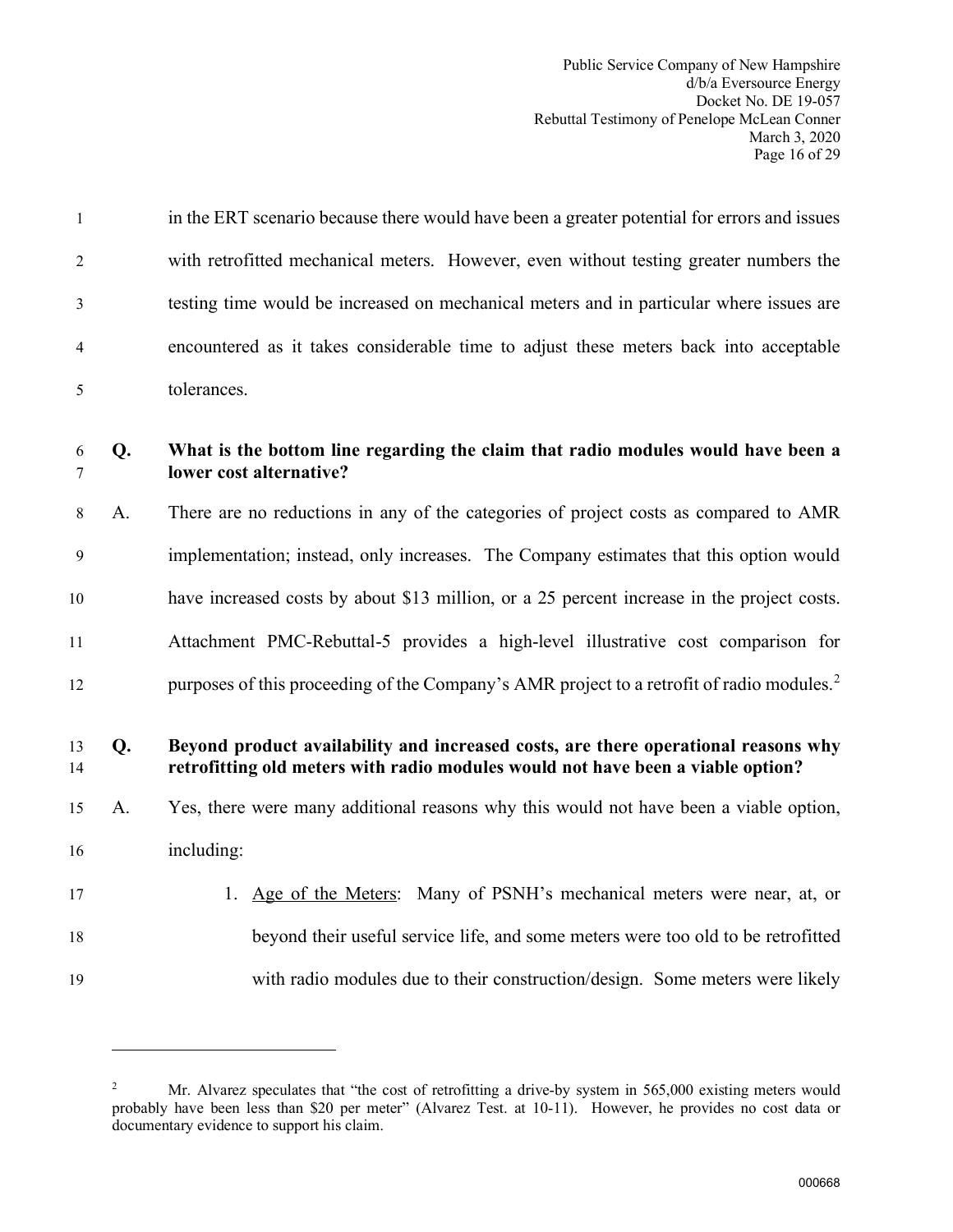Public Service Company of New Hampshire d/b/a Eversource Energy Docket No. DE 19-057 Rebuttal Testimony of Penelope McLean Conner March 3, 2020 Page 17 of 29

| $\overline{1}$ |    | not compatible with any manufactured retrofit devices.                                                                                                                                                              |
|----------------|----|---------------------------------------------------------------------------------------------------------------------------------------------------------------------------------------------------------------------|
| $\overline{2}$ |    | The measurement accuracy of new solid-state meters is<br>2. Performance:                                                                                                                                            |
| 3              |    | significantly better than the older electromechanical meters. There have been                                                                                                                                       |
| $\overline{4}$ |    | cases where the mechanical dial readings did not match the ERT transmitted                                                                                                                                          |
| 5              |    | usage due to a variety of reasons, not all of which represent a malfunctioning                                                                                                                                      |
| 6              |    | meter or ERT, which led to billing issues/concerns.                                                                                                                                                                 |
| $\tau$         |    | Support: Original ERT suppliers had phased-out production and support for<br>3.                                                                                                                                     |
| 8              |    | retrofit products and therefore PSNH would have been purchasing and                                                                                                                                                 |
| 9              |    | deploying products that were obsolete even before they were deployed.                                                                                                                                               |
| 10             |    | New Features – Application Flexibility: The solid-state meters offered more<br>4.                                                                                                                                   |
| 11             |    | application flexibility and features than electromechanical meters, such as                                                                                                                                         |
| 12             |    | bidirectional (net) metering, time-of-use, demand with remote reset capability,                                                                                                                                     |
| 13             |    | event logs, programmability, self-monitoring/error/tamper codes, and similar                                                                                                                                        |
| 14             |    | features.                                                                                                                                                                                                           |
| 15<br>16<br>17 | Q. | What is your response to OCA's third claim that if PSNH were to replace its meters,<br>it should have used "industry standard technology (i.e., advanced metering<br>infrastructure)" offering interval usage data? |
| 18             | A. | AMI was not "industry standard technology" at the time of the Company's AMR                                                                                                                                         |
| 19             |    | deployment. In fact, in 2012-2013, a number of other companies were installing AMR                                                                                                                                  |
| 20             |    | systems. For example, AEP Ohio had commenced an initiative to expand installation of                                                                                                                                |
| 21             |    | AMR in its service territory to approximately 204,000 customers. In a news release, AEP                                                                                                                             |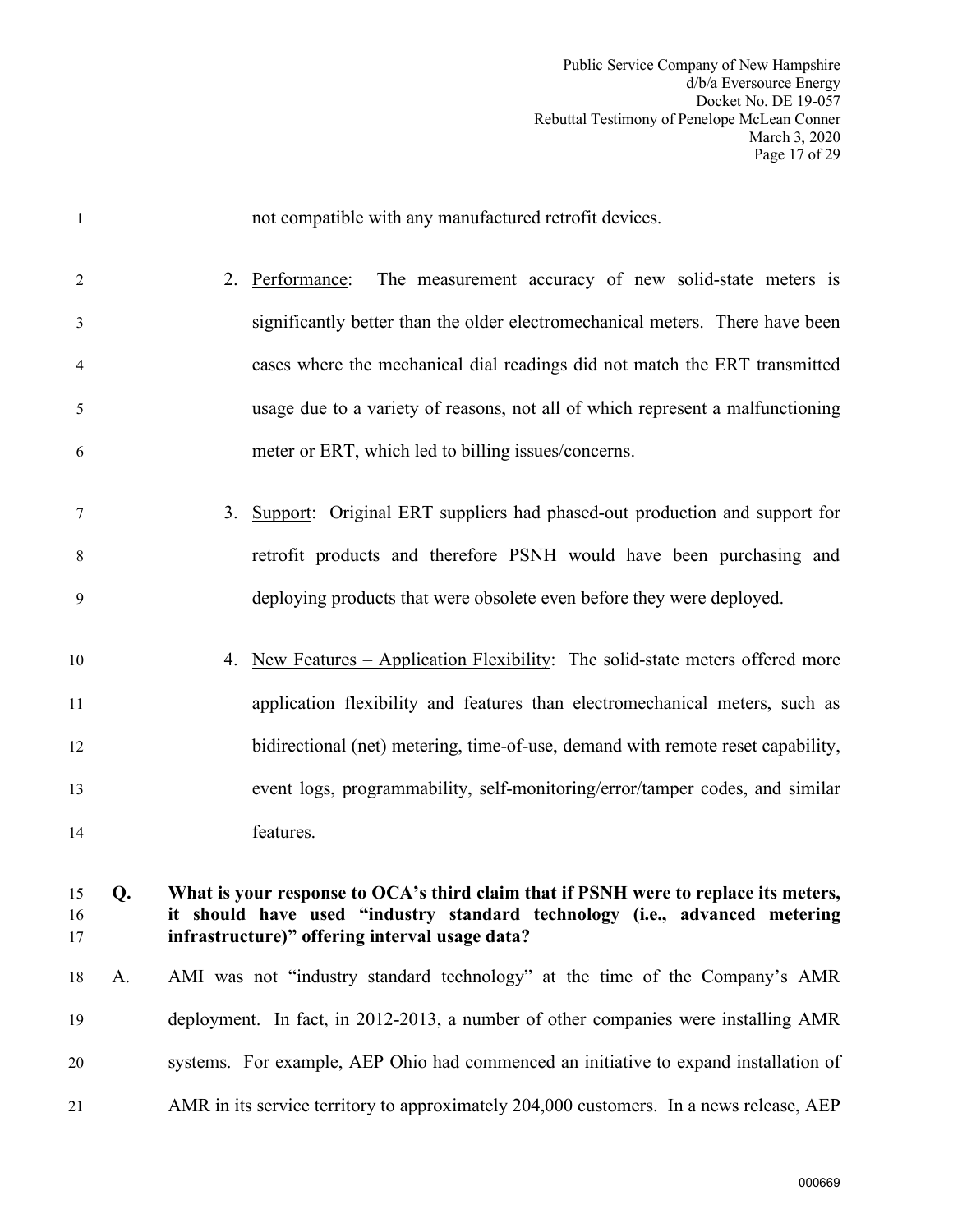Public Service Company of New Hampshire d/b/a Eversource Energy Docket No. DE 19-057 Rebuttal Testimony of Penelope McLean Conner March 3, 2020 Page 18 of 29

| $\mathbf{1}$   | cited increased meter reading percentages, reduced estimated bills, and a safer work           |
|----------------|------------------------------------------------------------------------------------------------|
| 2              | environment for its employees as the reason for the expansion of AMR (Attachment PMC-          |
| 3              | Rebuttal-6). Similarly, EEI reported that MidAmerican Energy installed 1.5 million AMR         |
| $\overline{4}$ | meters in 2013. More generally, a June 2012 article in Green Tech Media entitled "The          |
| 5              | Smart Meter Landscape: 2012 and Beyond" concluded that AMI or smart meter                      |
| 6              | deployment was on a <i>downward</i> trend, due to a lack of stimulus funding to help cover the |
| $\tau$         | costs of AMI deployment. The article also noted that less than half of all meters in the U.S.  |
| 8              | were predicted to be AMI meters by the end of the 2012 (Attachment PMC-Rebuttal-7).            |

#### 9 **Q. Do companies continue to install AMR meters today?**

10 A. Yes. According to Itron, a number of utilities continue to maintain their AMR meter 11 reading systems that are providing valuable billing and metering information, including 12 National Grid, Consolidated Edison, Detroit Edison, Duke Energy, Consumers Power, 13 South Carolina Gas, NiSource, Central Hudson and CNP.

#### 14 **Q. Would AMI have been more expensive than the Company's AMR installation?**

15 A. Yes, AMI was a far more expensive option. Mr. Alvarez cites a Company business case 16 presentation from 2012 for a single (\$25 million) cost component of an AMI deployment 17 (Alvarez Test. at 25-26, citing Attachment TS 1-011A, at 4), but he does not consider the 18 total cost of AMI. In fact, the Company business case in 2012 analyzed AMI solely as a 19 metering alternative (without the two-way communication functionality required to offer 20 time-varying rates), identifying a net capital requirement in excess of \$110 million for AMI 21 with an average installed cost per meter of \$202.29, compared to AMR cost of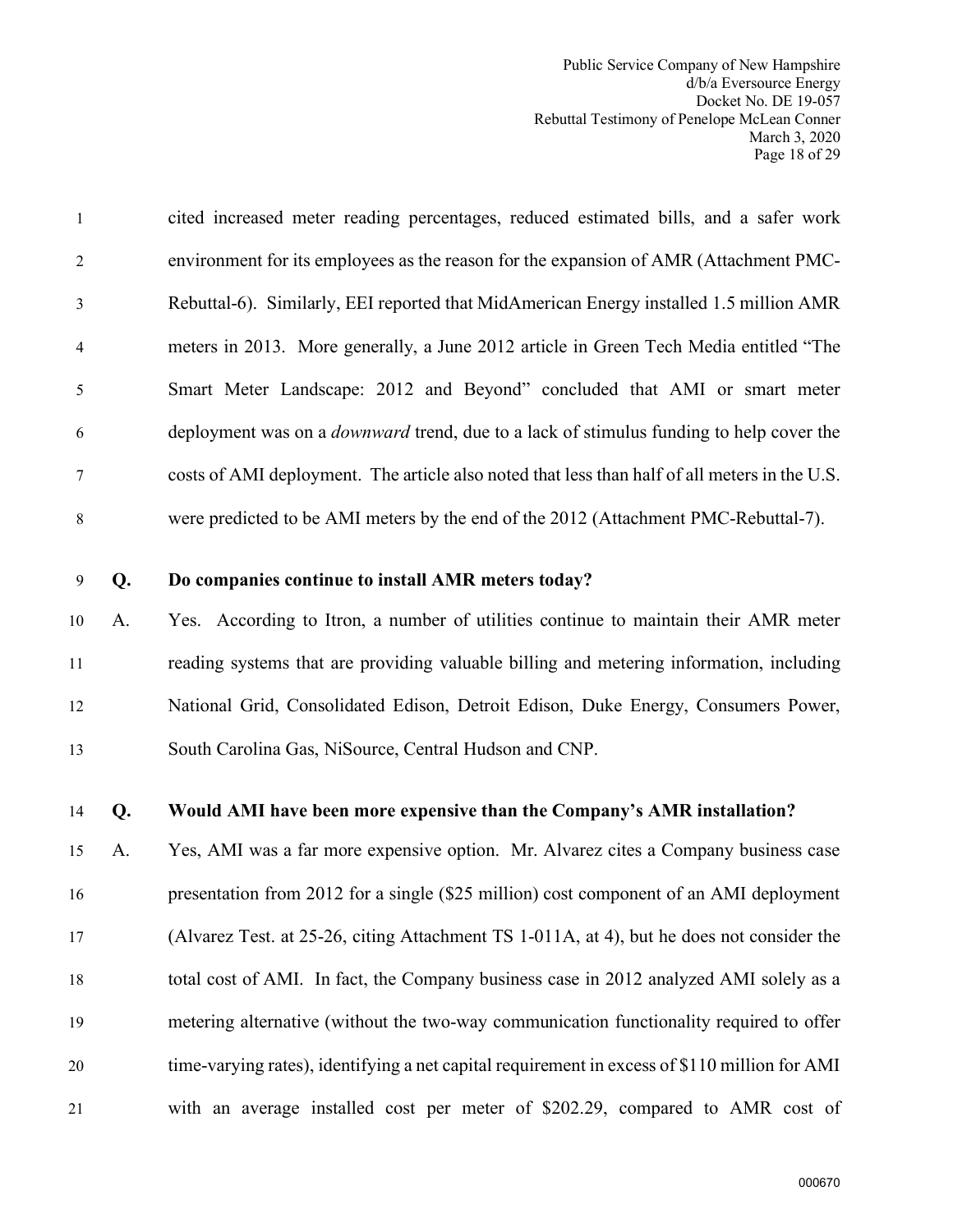| $\mathbf{1}$   |    | approximately \$39 million and cost per meter of \$70.55 (Attachment TS 1-011A), at 4).                   |
|----------------|----|-----------------------------------------------------------------------------------------------------------|
| $\overline{2}$ |    | More importantly, the functionality that this investment would have produced, <i>did not</i>              |
| 3              |    | include two-way communication capability, which is necessary to collect interval data and                 |
| 4              |    | enable real-time use of time-varying rates. This fact alone was definitive proof that AMI                 |
| 5              |    | would not have been a cost-effective option.                                                              |
| 6              |    | Since 2012, the Company has since conducted additional analysis to refine the AMI cost                    |
| 7              |    | projection from the high-level estimate used in the 2012 business case, which shows that                  |
| 8              |    | the cost of fully enabled AMI would likely exceed \$200 million in New Hampshire.                         |
| 9              |    | Attachment PMC-Rebuttal-5 includes a breakdown of the cost of an AMI installation,                        |
| 10             |    | including IT system costs that were not developed at the time of the business case and                    |
| 11             |    | account for \$78 million in added costs necessary to achieve the two-way communication                    |
| 12             |    | and time-varying rates capability.                                                                        |
| 13<br>14       | Q. | Beyond cost, what are some of the impediments that have hindered AMI deployments<br>in the United States? |
| 15             | A. | At the time of the Company's business case review, most utilities in the United States                    |
| 16             |    | deploying AMI did so either to satisfy regulatory mandates (such as in California and                     |

17 Texas) or because the companies were receiving federal stimulus money (Smart Grid 18 Investment Grants), which dramatically reduced the cost burden to customers. This was 19 the case for companies such as Central Maine Power and the New Hampshire Electric 20 Cooperative, to cite two local examples. Conversely, there were no existing or potential 21 regulatory mandates in any of the Eversource service territories regarding AMI at that time.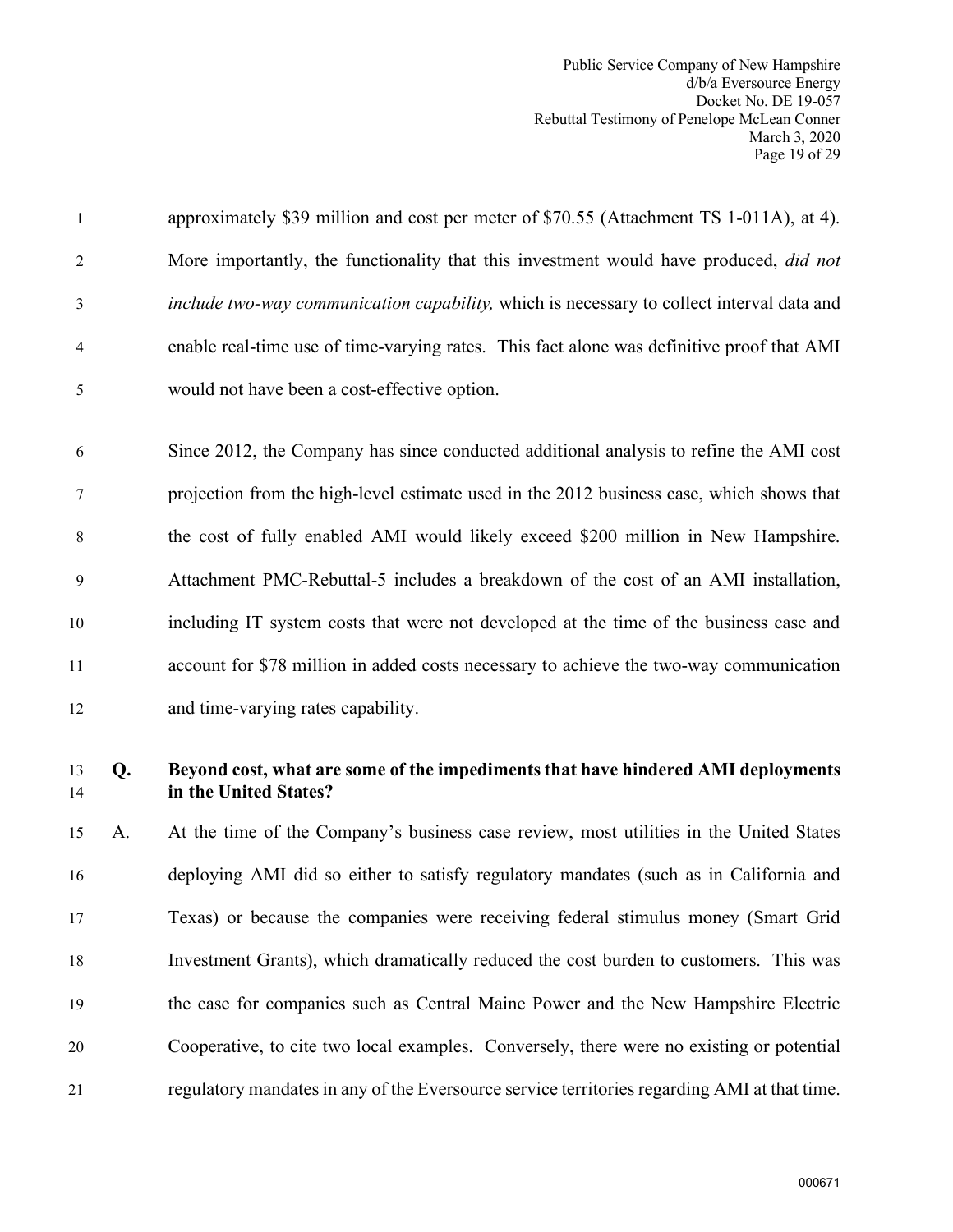Public Service Company of New Hampshire d/b/a Eversource Energy Docket No. DE 19-057 Rebuttal Testimony of Penelope McLean Conner March 3, 2020 Page 20 of 29

1 Additionally, Eversource was concerned about customer opposition to AMI meters, which 2 was spreading in some areas of the country (such as Maine and California), as well as a 3 lack of interest in customer participation in off-peak pricing programs.

A recent study by the American Council for an Energy-Efficient Economy  $(ACEEE")^3$  $(ACEEE")^3$ 5 cites several factors that impede AMI deployment, including challenges in delivering 6 promised customer benefits. "Generally, the reason cited is that AMI remains too costly 7 relative to the benefits, or that utilities have not verified to the regulator's satisfaction the 8 likelihood of those benefits. In a few cases customer suspicions of alleged negative health 9 impacts of AMI, such as radiation, have hindered rollouts" (ACEEE Report at 6). The 10 report further states that "AMI produces a much higher volume of customer data than 11 traditional analog meters. Having additional data creates opportunities for energy savings 12 but also raises data privacy and cybersecurity concerns" (ACEEE Report at 32). "'AMI 13 deployments raise new questions about the security of customer data, the types of entities 14 that can access it, and how the data will be protected from cybersecurity breaches and other 15 data privacies intrusion (DOE 2016)'" (ACEEE Report at 32).

## 16 **Q. Is Mr. Alvarez's position on AMI in this proceeding inconsistent with positions he has**  17 **taken in other jurisdictions?**

18 A. Yes. Mr. Alvarez concedes he has been consistently critical of utility AMI deployments 19 in other cases, stating that his testimony "generally claims that the benefits of an AMI

<span id="page-21-0"></span>

3

The ACEE Report is available at: <https://www.aceee.org/research-report/u2001>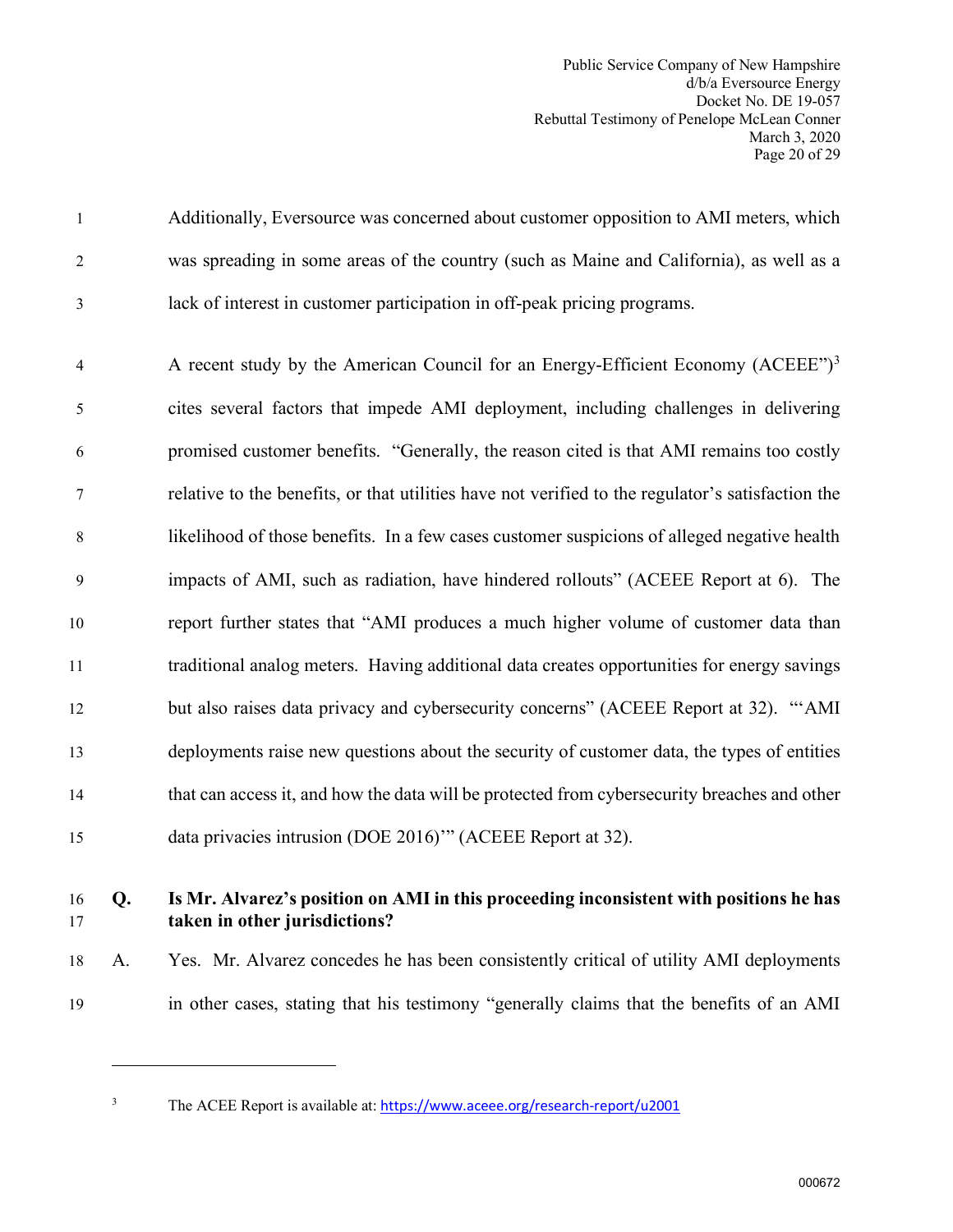Public Service Company of New Hampshire d/b/a Eversource Energy Docket No. DE 19-057 Rebuttal Testimony of Penelope McLean Conner March 3, 2020 Page 21 of 29

| $\overline{1}$ | deployment would be unlikely to deliver (in the case of deployment plans) or did not         |
|----------------|----------------------------------------------------------------------------------------------|
| 2              | deliver (in the case of requested cost recovery) benefits to customers in excess of costs to |
| $\overline{3}$ | customers" (Alvarez Test. at 27). Mr. Alvarez's claim in this case $-$ i.e., that AMI was a  |
| $\overline{4}$ | feasible and cost-effective option for the Company in 2013 -- is inconsistent with his prior |
|                | positions.                                                                                   |

### 6 **Q. Was the Company's decision to install AMR meters instead of AMI "biased and** 7 **calculated to forestall interval usage data availability" as Mr. Alvarez claims?**

8 A. No. In addition to all of the reasons why AMI was neither industry standard nor a cost-9 effective option, there was no "push" for TVR at that time, and in fact TVR would have a 10 negative impact on the most vulnerable customers, who are unable to shift load. It takes 11 time for new rates to incent behavior and it was unclear whether the ultimate solution could 12 be more dynamic than TVR. Today, Eversource can accomplish peak load reduction 13 without TVR. Moreover, seven years after the Company's AMR deployment, the State of 14 New Hampshire has not moved forward on grid modernization policies that would require 15 AMI, and the timeline of potential developments in areas such as peak demand reduction 16 and TVR is uncertain.

## 17 **Q. Was the Company's decision to install AMR meters harmful to "customers and**  18 **markets in defiance of New Hampshire law and policy" as Mr. Alvarez claims?**

19 A. No, this claim fails for the same reasons as Mr. Alvarez's other assertions. He states his 20 belief that "PSNH's decision to install meters without industry-standard interval usage data 21 capabilities stifles, rather than empowers, competitive electricity markets and market 22 innovation" (Alvarez Test. at 31), but he provides no evidence that AMI has had these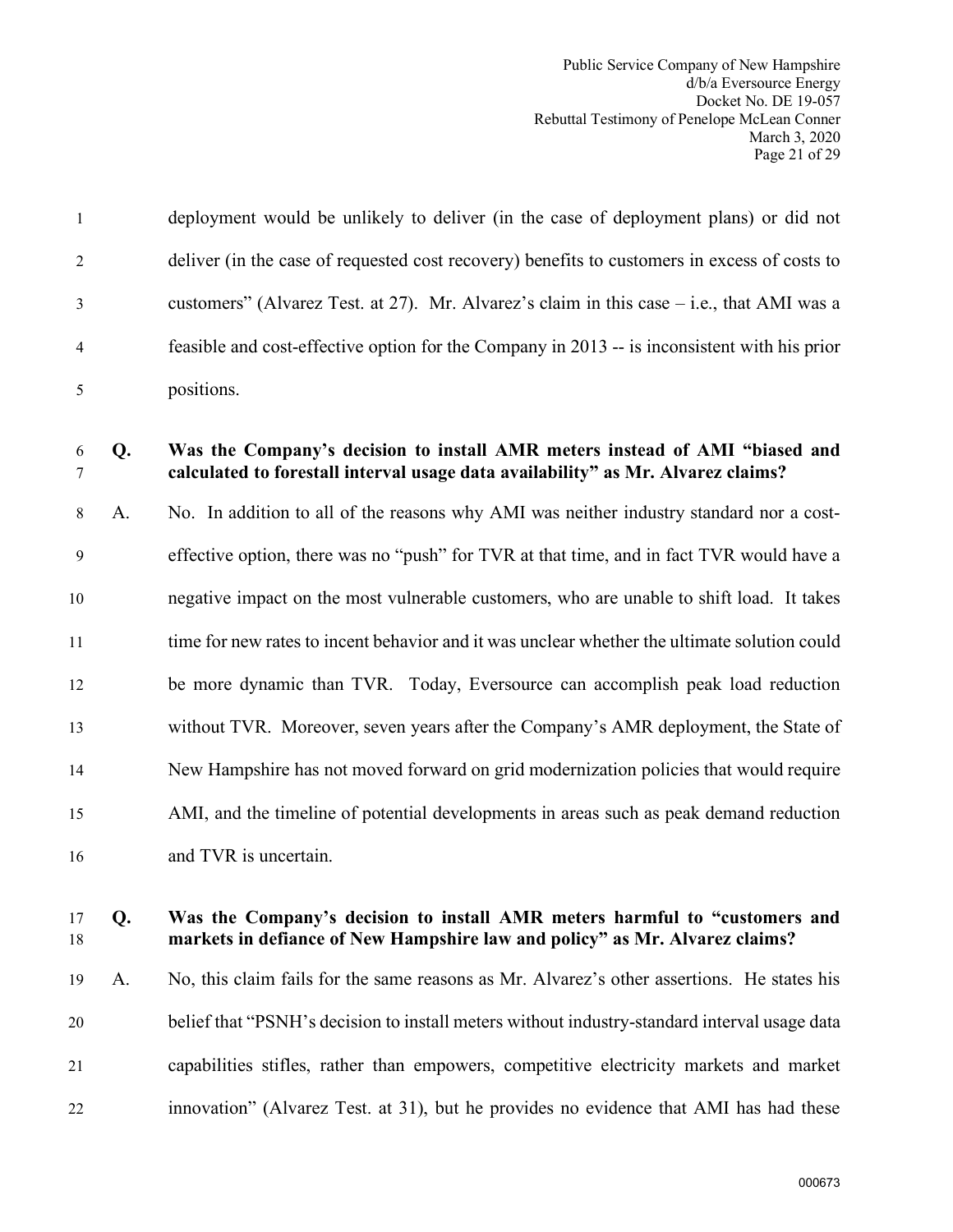Public Service Company of New Hampshire d/b/a Eversource Energy Docket No. DE 19-057 Rebuttal Testimony of Penelope McLean Conner March 3, 2020 Page 22 of 29

1 effects. In fact, all of the Eversource distribution companies in New Hampshire, 2 Connecticut and Massachusetts have seen similar levels of customers choice, with a 3 majority of large industrial customers (and hence the large majority of the load) in these 4 states taking service from competitive suppliers. The Company's AMR system has no 5 impact or bearing on the competitive supply market in this regard. The Company's 6 decision in 2013 to deploy AMR has yielded substantial cost savings and benefits to 7 customers.

### <span id="page-23-0"></span>8 **III. FEE FREE, ARREARAGE FORGIVENESS AND CUSTOMER ISSUES**

#### 9 **Q. Please describe the Staff's recommendations related to the fee free proposal.**

10 A. Staff supports adoption of the fee free program but with two modifications. Specifically, 11 Staff recommends that the program should allow all customers paying with a credit or debit 12 card, whether recurring or non-recurring, to do so without a transaction charge, stating that 13 there is no need to distinguish recurring from non-recurring and no rationale for penalizing 14 customers who make automatic payments (Noonan Test. at 4). Staff also recommends that 15 the Company should file an annual report by March 1 to report on various aspects of the 16 program, as filed by the Company's Connecticut affiliate (Noonan Test. at 5).

#### 17 **Q. What is the Company's response to these recommendations?**

18 A. The Company appreciates Staff's support of the fee free program. In this proposal, PSNH 19 is aiming to eliminate the current customer pain point associated with fee-based credit and 20 debit card payments, while ensuring that the total cost of offering fee free payments is a 21 net positive value for customers. However, while Eversource is interested in offering fee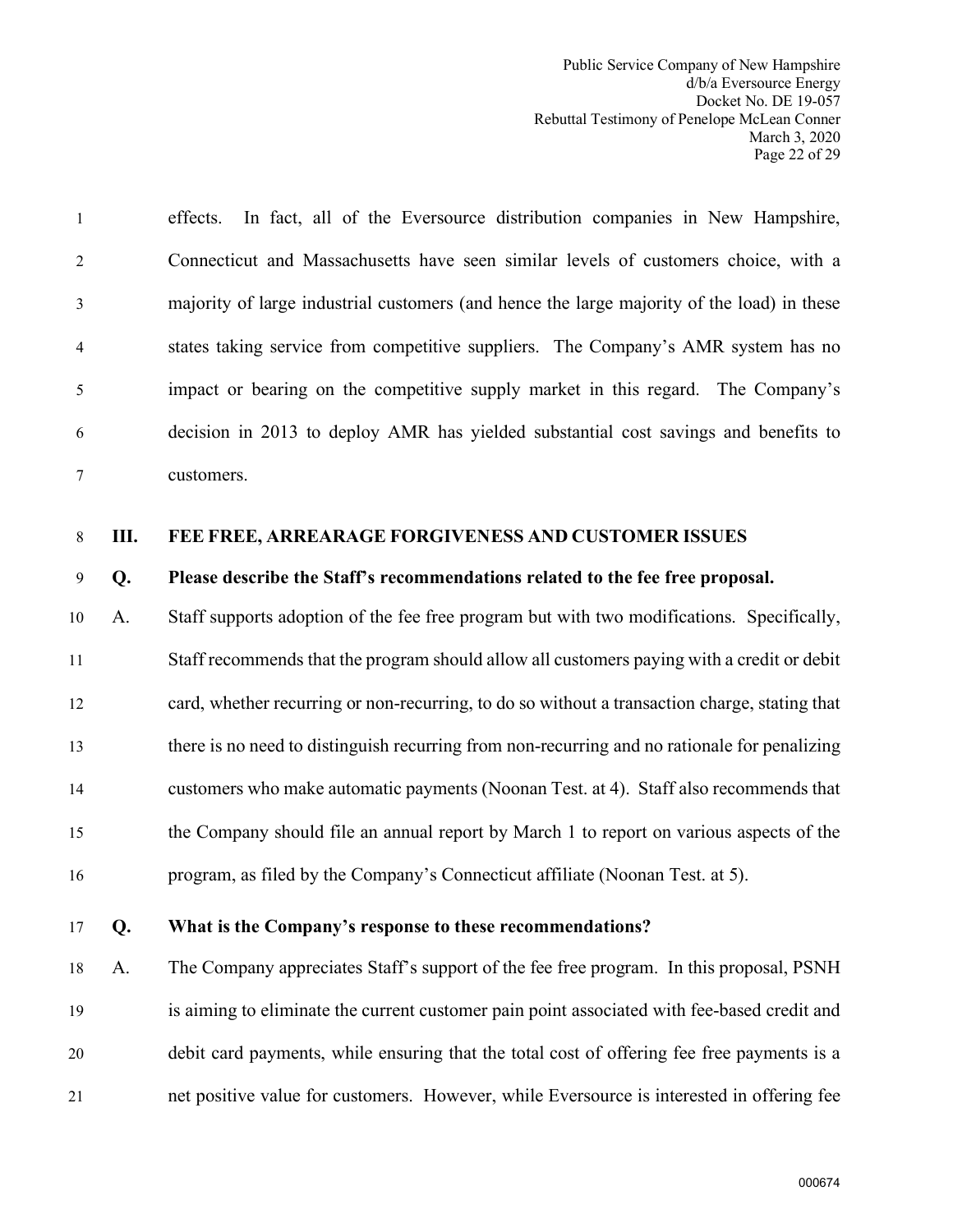Public Service Company of New Hampshire d/b/a Eversource Energy Docket No. DE 19-057 Rebuttal Testimony of Penelope McLean Conner March 3, 2020 Page 23 of 29

| $\mathbf{1}$   | free recurring credit card payments at some time in the future, it is not currently offering |
|----------------|----------------------------------------------------------------------------------------------|
| 2              | or proposing fee free recurring payments in any of its service territories at this time. The |
| 3              | Company's seeks to gain additional experience over time with customer adoption rates for     |
| $\overline{4}$ | the one-time payment approach. The Company is closely monitoring emerging options            |
| 5              | from the credit card companies to offer a flat fee for recurring payments in conjunction     |
| 6              | with fee free non-recurring payments. However, such options are not broadly available        |
| $\tau$         | and are not yet offered by credit card companies today. For this reason, the Company does    |
| 8              | not support Staff's recommendation to provide fee free for recurring payments.               |

### 9 **Q. What is the challenge in providing fee free for recurring payments?**

10 A. The Company and its industry peer utilities do not currently have a basis to estimate costs 11 for fee free recurring payment credit card utilization. In contrast, the Company has a 12 reasonable basis for projecting non-recurring fee free credit card payment utilization from 13 peer utilities and from Eversource's first nine months of offering fee free in Connecticut. 14 For example, in Connecticut, credit card payment utilization as a percent of total payments 15 increased from 3.97 percent to 5.4 percent during the first nine months of the program. For 16 these reasons, the Company proposes initially offering fee free credit and debit card 17 payments only on a non-recurring basis, to help ensure incremental costs are consistent 18 with the value to all customers.

## 19 **Q. Does the Company support Staff's recommendation to provide an annual report on**  20 **the fee free program?**

21 A. Yes, the Company would agree to file a report annually like the one provided by Eversource 22 in Connecticut.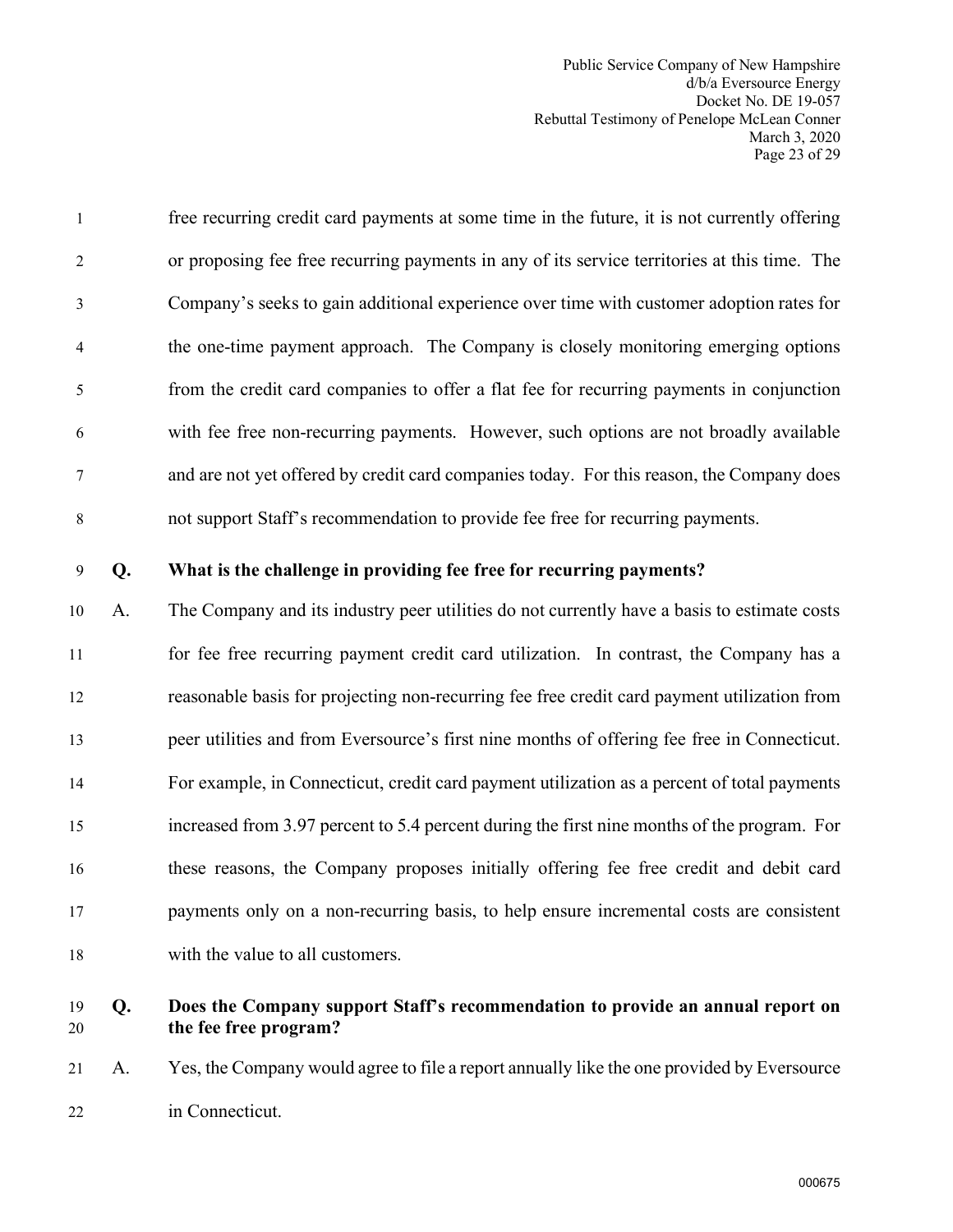## 1 **Q. Does Staff also make a recommendation to modify the cost recovery for the fee free**  2 **proposal?**

3 A. Yes. Staff recommends that any over-collection would not be credited to residential 4 customers and any over-collection in the reserve fund would incur interest (credit) on 5 monthly balances. Staff also recommends that any under-collection would incur monthly 6 carrying costs (Chagnon Test. at 30). Staff recommends recovery of \$707,000 annually 7 beginning July 1, 2020 and ending on the effective the date of its next permanent rate case 8 and approval from the Commission for permanent rates in that preceding (Chagnon Test. 9 at 30). Any over or under-collection in the reserve account would be deferred for refund 10 or recovery in rates at the time permanent rates are approved and effective in the 11 Company's next rate case (Chagnon Test. at 30).

## 12 **Q. Does the Company agree with Staff's modifications to cost recovery for the fee free**  13 **proposal?**

14 A. The Company is generally supportive of the reserve fund accounting as proposed by Staff 15 with interest accruing for both under and over-collections.

## 16 **Q. On the New Start arrearage forgiveness proposal, please describe the Staff's**  17 **recommendations.**

18 A. Staff supports adoption of this program but recommends the addition of certain eligibility 19 criteria, program parameters and reporting requirements (Noonan Test. at 3). Specifically, 20 Staff recommends that the program should be made available to any account coded 21 financial hardship; that customers with past due balances greater than \$300 and greater 22 than 60 days should be eligible for enrollment; that if a customer misses a payment, the 23 payment must be made up to continue enrollment; that new enrollments can occur 12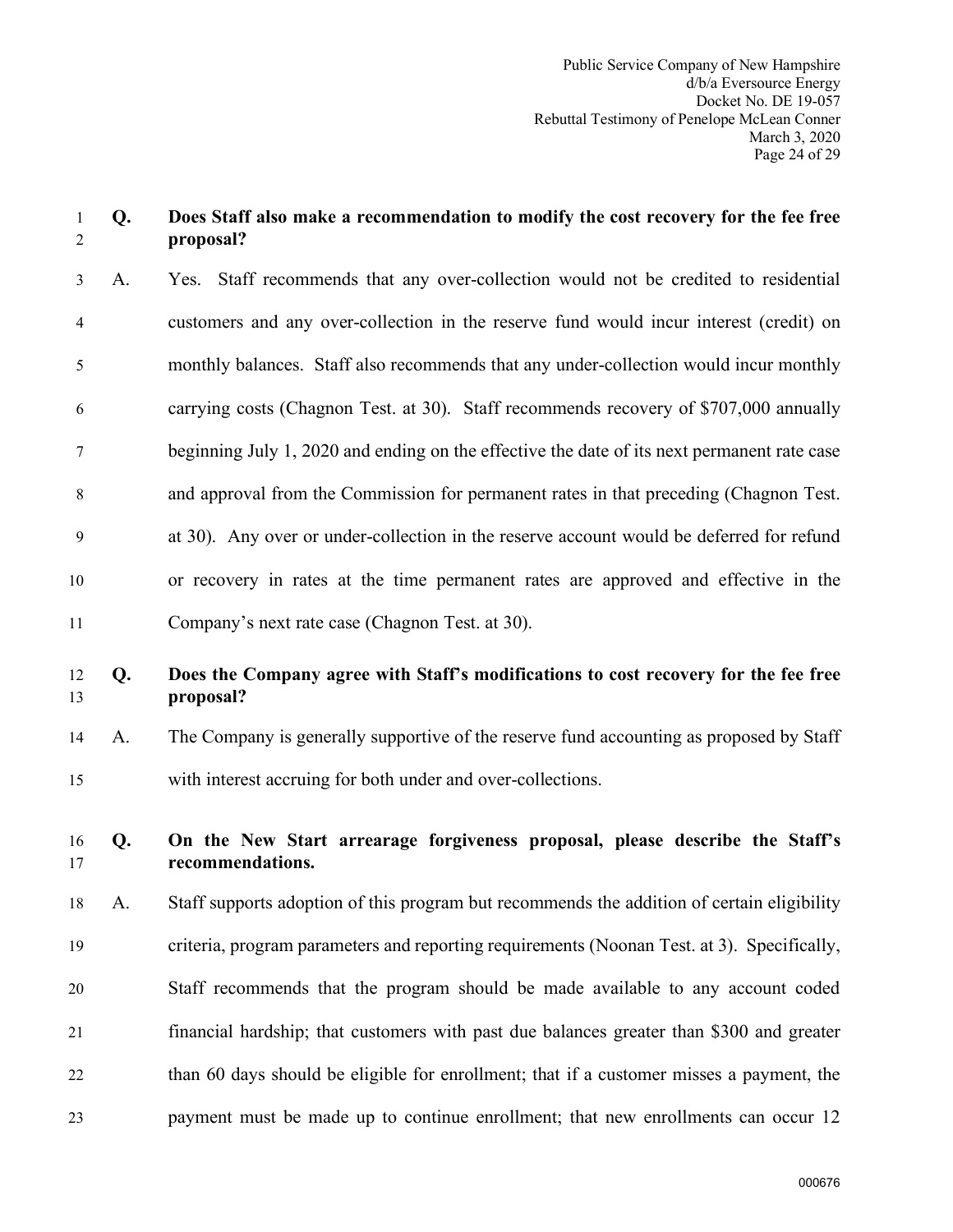Public Service Company of New Hampshire d/b/a Eversource Energy Docket No. DE 19-057 Rebuttal Testimony of Penelope McLean Conner March 3, 2020 Page 25 of 29

| $\mathbf{1}$   | months after being dropped from the program; that new enrollments can occur 12 months      |
|----------------|--------------------------------------------------------------------------------------------|
| 2              | after successful completion of the program for customers with no remaining past due        |
| 3              | balance upon completion; that customers who successfully complete the program, and who     |
| $\overline{4}$ | still have a remaining past due balance, may re-enroll immediately and will not be subject |
| 5              | to the 12-month waiting period; that customers will be automatically enrolled in a budget  |
| 6              | plan following successful completion of the program; and that the annual cap on the        |
| $\tau$         | forgiveness amount should be \$12,000 (Noonan at 6-7). Overall, Staff recommends           |
| 8              | establishing a stakeholder group to develop a comprehensive program design for the New     |
| $\mathbf Q$    | Start program (Noonan Test. at 8).                                                         |

#### 10 **Q. What is the Company's response to these recommendations?**

11 A. The Company appreciates Staff's support of the New Start program and recognizes there 12 are a number of program design issues to ensure effective implementation. The Company 13 supports discussion of these issues in a stakeholder process. PSNH proposes to work 14 through the Electric Assistance Program, or "EAP" for New Start, which brings together 15 the Commission, OCA, the action agencies. The EAP a program to address energy cost 16 burdens for low income customers and makes sense for consideration of New Start.

## 17 **Q. Does Staff recommend an annual reporting requirement related to New Start?**

18 A. Yes. Staff recommends that the Company should submit a plan and format for annual 19 reporting on the New Start program for review and approval by the Staff within 90 days of 20 the Commission's final order in this proceeding (Noonan Test. at 8). Staff states that the 21 plan should include the collection and reporting of data prior to the start of the program in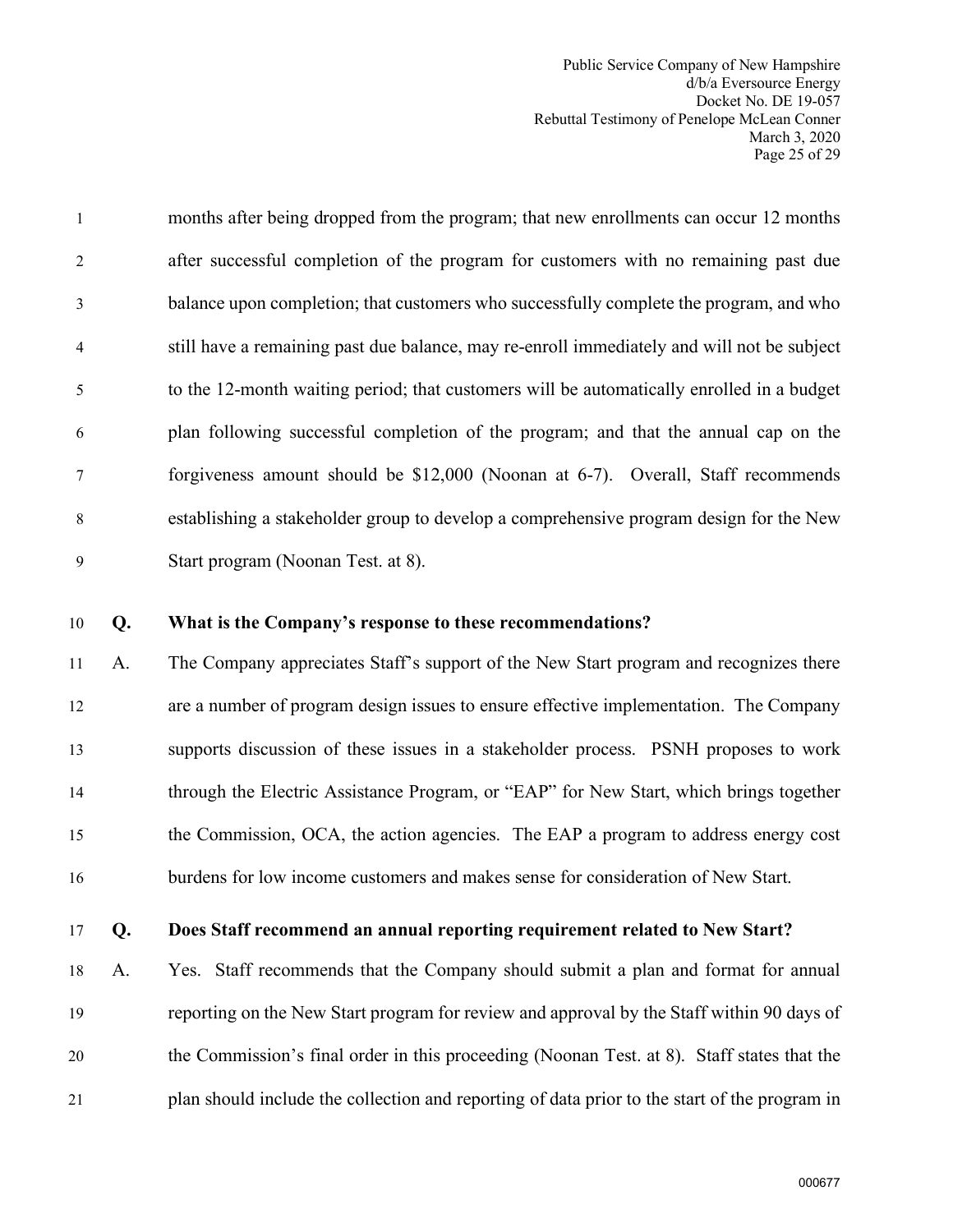1 order to provide a baseline (Noonan Test. at 8). The Company supports this 2 recommendation.

## 3 **Q. Does Staff propose to modify the cost recovery for implementation of the New Start**  4 **proposal?**

5 A. Yes. The Staff alleges that Company proposed to recover its capital costs to implement 6 the program, estimated at \$1.7 million, through the Distribution Rate Adjustment  $\frac{1}{7}$  Mechanism ("DRAM")<sup>[4](#page-27-0)</sup>, which Staff does not support. Staff recommends that PSNH 8 should recover the \$1.7M of start-up costs over five years beginning July 1, 2020, which 9 is approximately \$340,000 annualized (Chagnon Test. at 16). If the Company files a rate 10 case for permanent rates or temporary rates in 2025, any over or under-collection of the 11 actual implementation costs would be fully reconciled for rates effective July 1, 2025; and 12 if the Company does not file a rate case for permanent rates or temporary rates in 2025 or 13 before, any over or under-collection for the actual costs would be fully reconciled for rates 14 effective July 1, 2025 (Chagnon Test. at 16). Lastly, if the Company files a rate case for 15 permanent rates or temporary rates prior to 2025, Staff recommends that the actual 16 implementation costs would be addressed in that rate case (Chagnon Test. at 17).

### 17 **Q. Does the Company agree with Staff's proposal?**

18 A. Given that the Staff is providing a fully reconciling mechanism for the recovery of these 19 startup costs, the Company is supportive of the recommendation under the presumption

<span id="page-27-0"></span><sup>4</sup> The Company's proposal was to recover capital costs of \$1.7M through step adjustments. Any arrearage forgiveness costs would be recovered through the DRAM mechanism.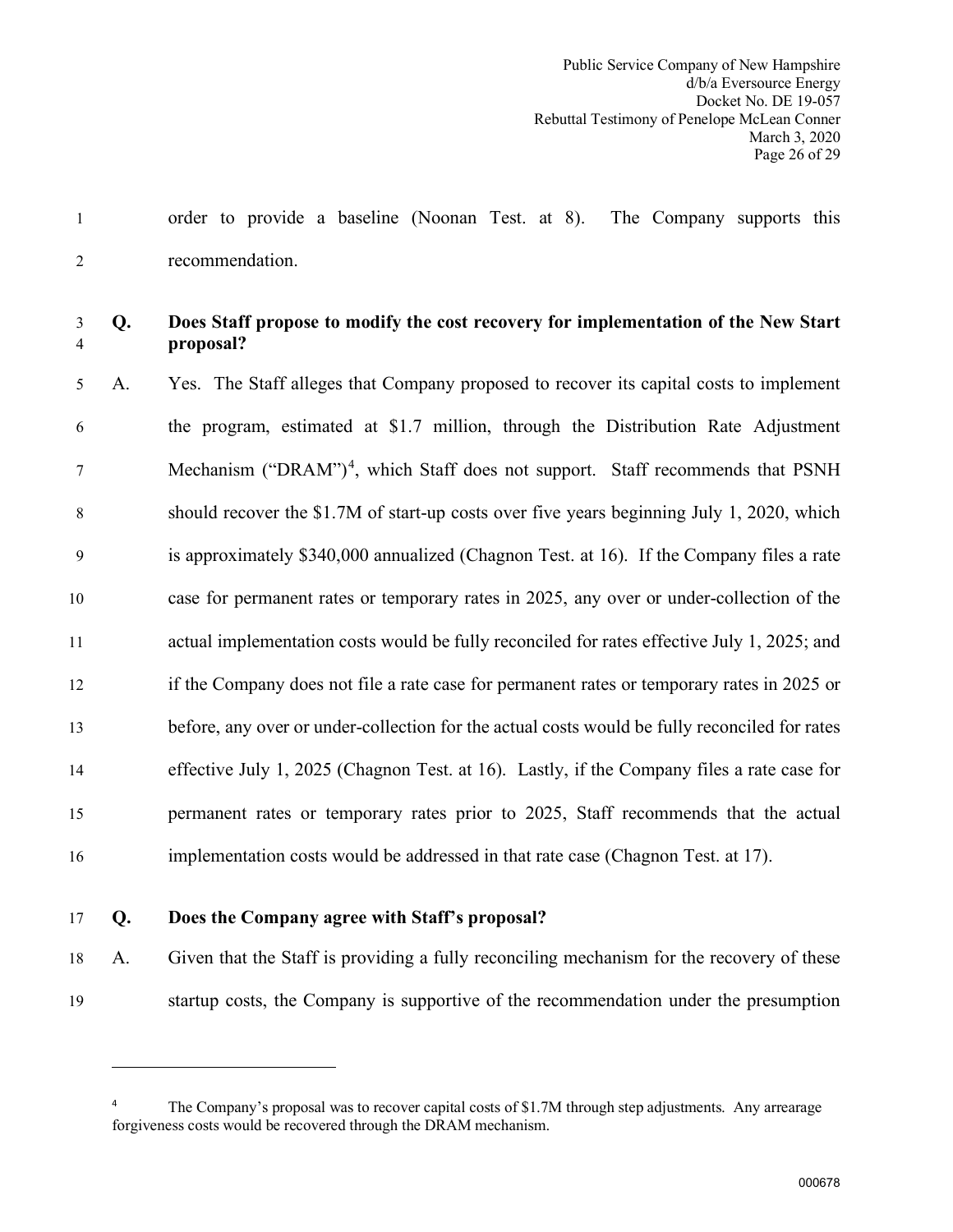1 that carrying charges would accrue for the under or over collection of costs.

## 2 **Q. Does Staff propose additional modifications to the cost recovery for the New Start**  3 **proposal?**

4 A. Yes. For past-due balances forgiven through the program, the Staff recalculates the 5 recovery amount to be \$4,176,985 and proposes to recover it over 4.5 years beginning July 6 1, 2020, for a net annual recovery of \$842,000 (Chagnon Test. at 17). Staff recommends 7 that the Company create a reserve account for funds collected through rates for the New 8 Start program and to reflect all amounts charged to the New Start program created by 9 forgiven past due balance amounts (Chagnon Test at 19). Staff states that any over-10 collection in the reserve fund would incur interest (credit) on monthly balances, but that 11 any under-collection would not incur monthly carrying charges.

#### 12 **Q. Does the Company agree with Staff's proposal?**

13 A. Carrying charges on over or under-collections should be symmetrical, as suggested for the 14 fee free program. Staff's recommendation for New Start is inconsistent with its proposed 15 treatment of costs associated with the fee free program where symmetrical treatment is 16 supported. There is no basis for denying carrying charges on under-collections and it does 17 not make sense to allow a buildup of amounts for future recovery of forgiven arrears. The 18 Company's initial proposal was designed with recovery through the DRAM so that costs 19 are recovered from contemporaneously with cost incurrence maintaining alignment 20 between the customers obtaining the benefit and the customers providing the benefit. The 21 Company's proposal to put this through the DRAM accomplishes this alignment, mitigates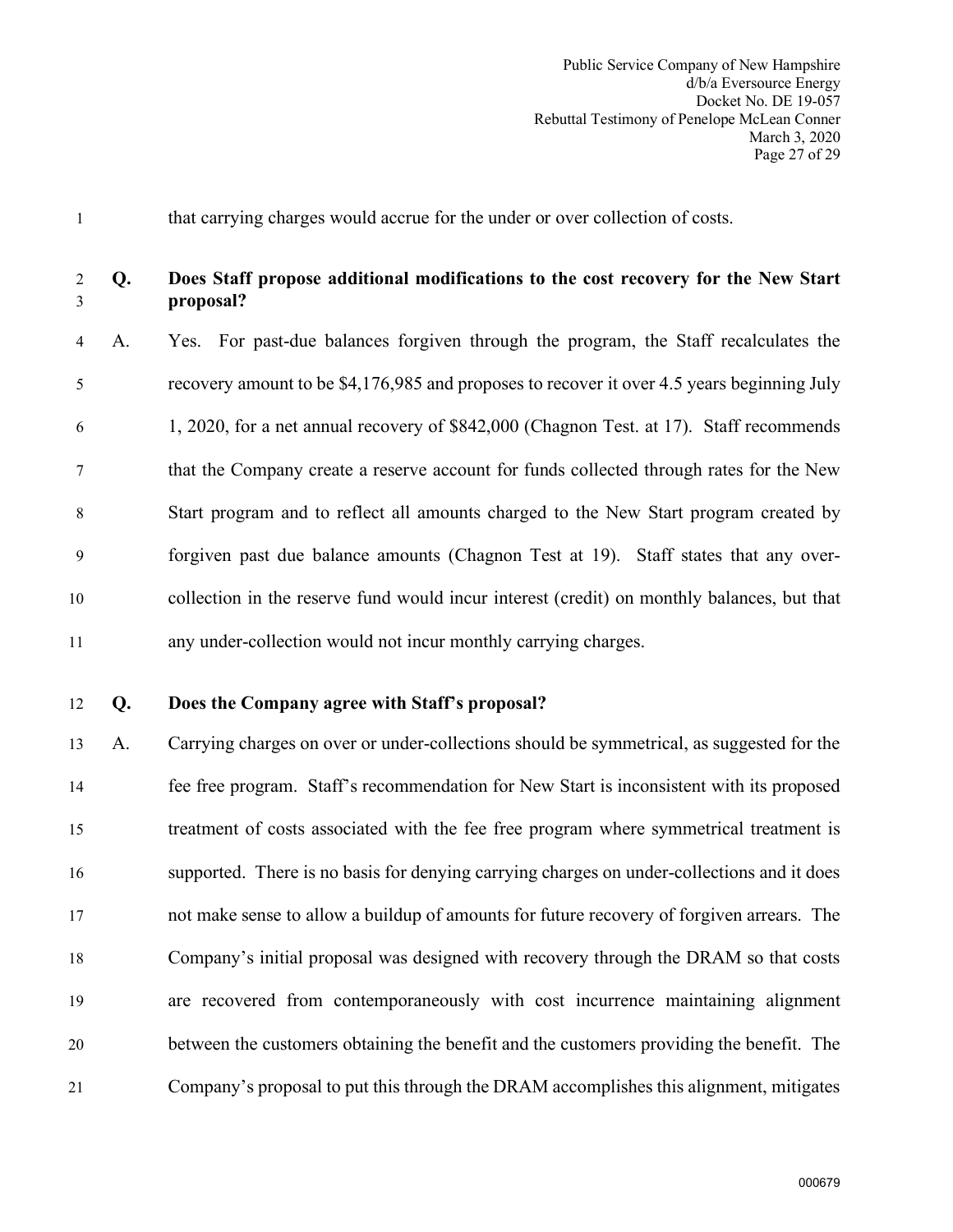1 carrying costs and allows for experience to be gained with the program before fixing an 2 unrepresentative or speculative amount in base rates now.

#### 3 **Q. Lastly, does the Company have a response to the customer issues raised in the**  4 **testimony of intervenor The Way Home?**

5 A. Yes. The Company appreciates The Way Home's participation in this process and its 6 support of the fee free program (Colton Test. at 8). The Company also appreciates The 7 Way Home's support of the New Start program, although many of its extensive 8 modification proposals in areas such as program structure, implementation and cost 9 recovery are unnecessary and unwarranted, or would run counter to successful and cost-10 effective program implementation (Colton Test. at 5-7). Recognizing that Staff has 11 suggested establishing a stakeholder group to develop a comprehensive program design for 12 the New Start program, the stakeholder group would be a more appropriate forum in which 13 to address the concepts raised in The Way Home's testimony.

### 14 **Q. Does The Way Home raise additional customer issues?**

15 A. Yes. The Way Home recommends that the Company should modify certain practices 16 related to service disconnection notices, non-English language communications, and 17 deferred payment arrangements (Colton Test. at 7-8). The testimony provides no evidence 18 on non-compliance by PSNH and none of these changes are warranted at this time. In fact, 19 the Company complies with all rules and regulations of the Commission related to its 20 customer service practices.